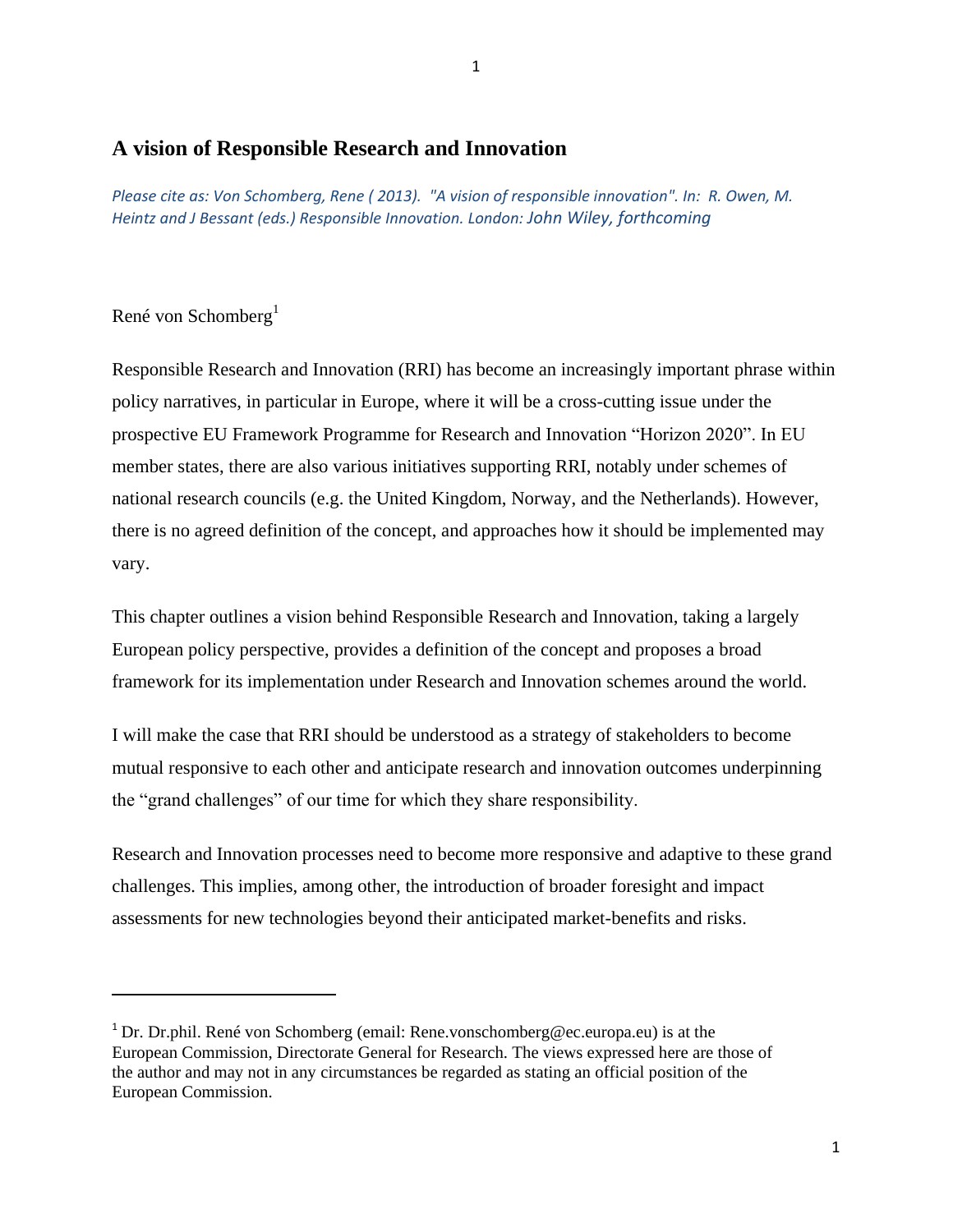I will provide a responsible research and innovation matrix consisting of lead-questions to be addressed by stakeholders in order to satisfy responsible research and innovation requirements

## **1. Introduction: Technical inventions, innovation and responsibility**

In order to be able to specify the 'responsibility' in Responsible Research and Innovation (RRI), I will contrast the process of modern innovations with mere technical inventions. In order to be able to understand the responsibility concept solely with regard to technical inventions, I will give an historical example of pre-modern times, so that we "isolate" the role of responsibility and rule out any connotations of 'responsibility' with a view on a modern innovation context with which we are so familiar.

At the very beginning of the  $18<sup>th</sup>$  century the Portuguese priest Bartolomeu Lourenço de Gusmão claimed to have developed a "machine for sailing through the air". His invention was called Passarola (meaning "ugly bird" in Portuguese- because of its resemblance to a bird) and the "ship" was filled with numerous tubes through which the wind was supposed to flow and would fill out bulges (see design of the prototype, fig 1.).

Bartolomea informed the Portuguese king John V about his inventions in a letter<sup>2</sup>: "Father Bartolomeo Lourenço dares to inform Your Majesty that he has discovered an implement by which he can travel through air […]. With it, he will manage 200 leagues a day: thus, he will be able to bring armies and far away countries news and orders […]. The furthermost regions will be discovered, at the world's poles, and the Portuguese nation will benefit from such discovery […].

 $\overline{\phantom{a}}$ 

 $2$  The quotes come from the original letter Bartolomeo wrote to King John V. It is displayed at the exhibition "*Lux in Arcana. The Vatican secret archives reveals itself "(*Capitoline Museum, Rome, March 2012-September 2012). The Museum display gives the following further information: Gusmão presented a demonstration of his inventions, but we do not know for sure if the passarola itself was used, or simply a hot-air balloon. Neither do we know how big the prototype was: it seemed to be triggered by a strange combination of sails, wings and electromagnetism.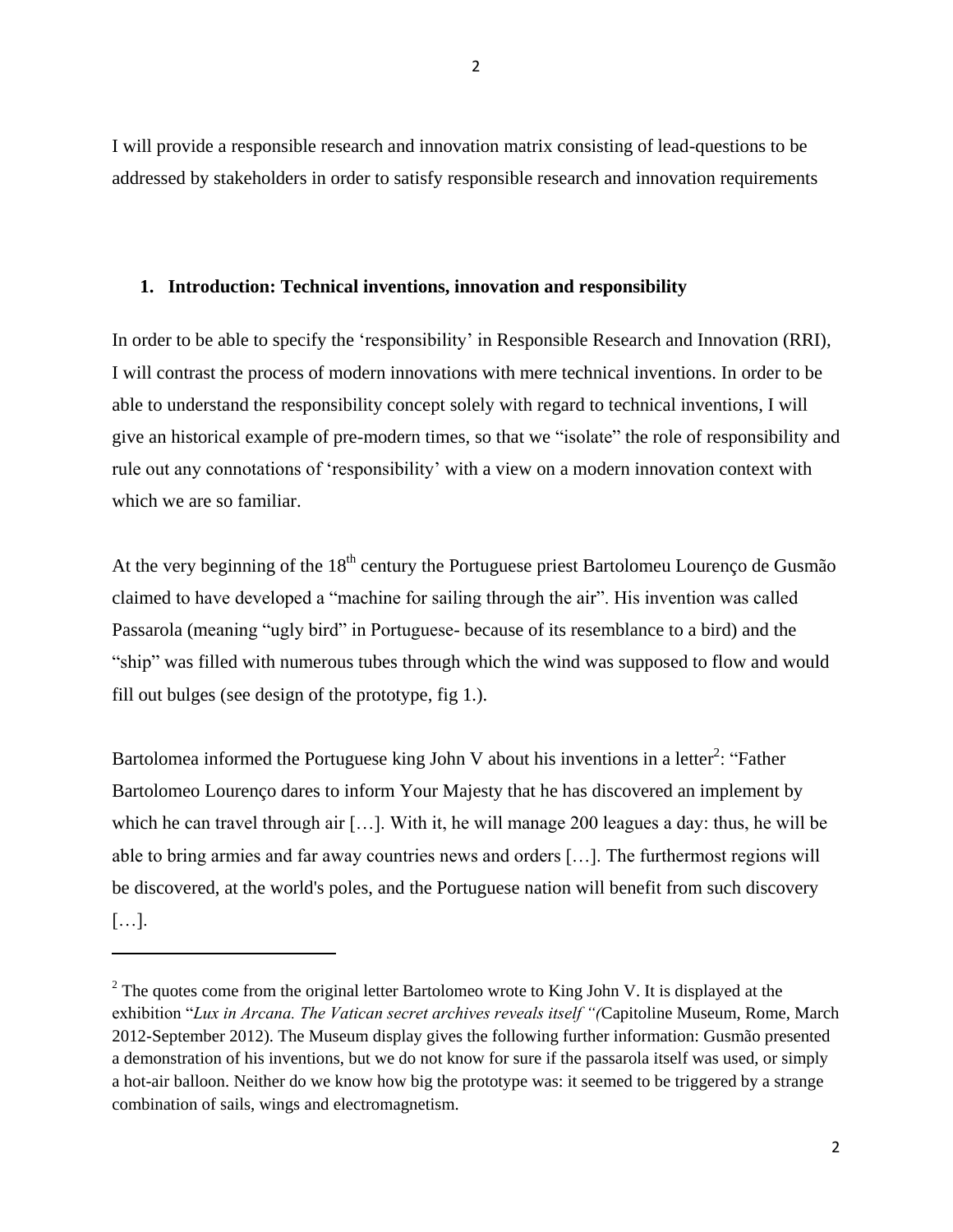*Figure 1: Prototype of the Passarola (adopted from Wikipedia.org)*

3



Bartolomeo pointed not only to the potential benefit of his invention but also to its negative sideeffects: "Many crimes will be committed, as it allows to easily flee from one country to the other: its use will have to be limited."

On April 17, 1707, John V decreed the exclusive right for Bartolomeo to perfect […] his machine […]", and assigned him a lifelong appointment at Coimbra University. In the same decree John V made clear that anyone trying to copy his work would receive the death penalty. This historical example shows that "responsible" use and control of technical inventions should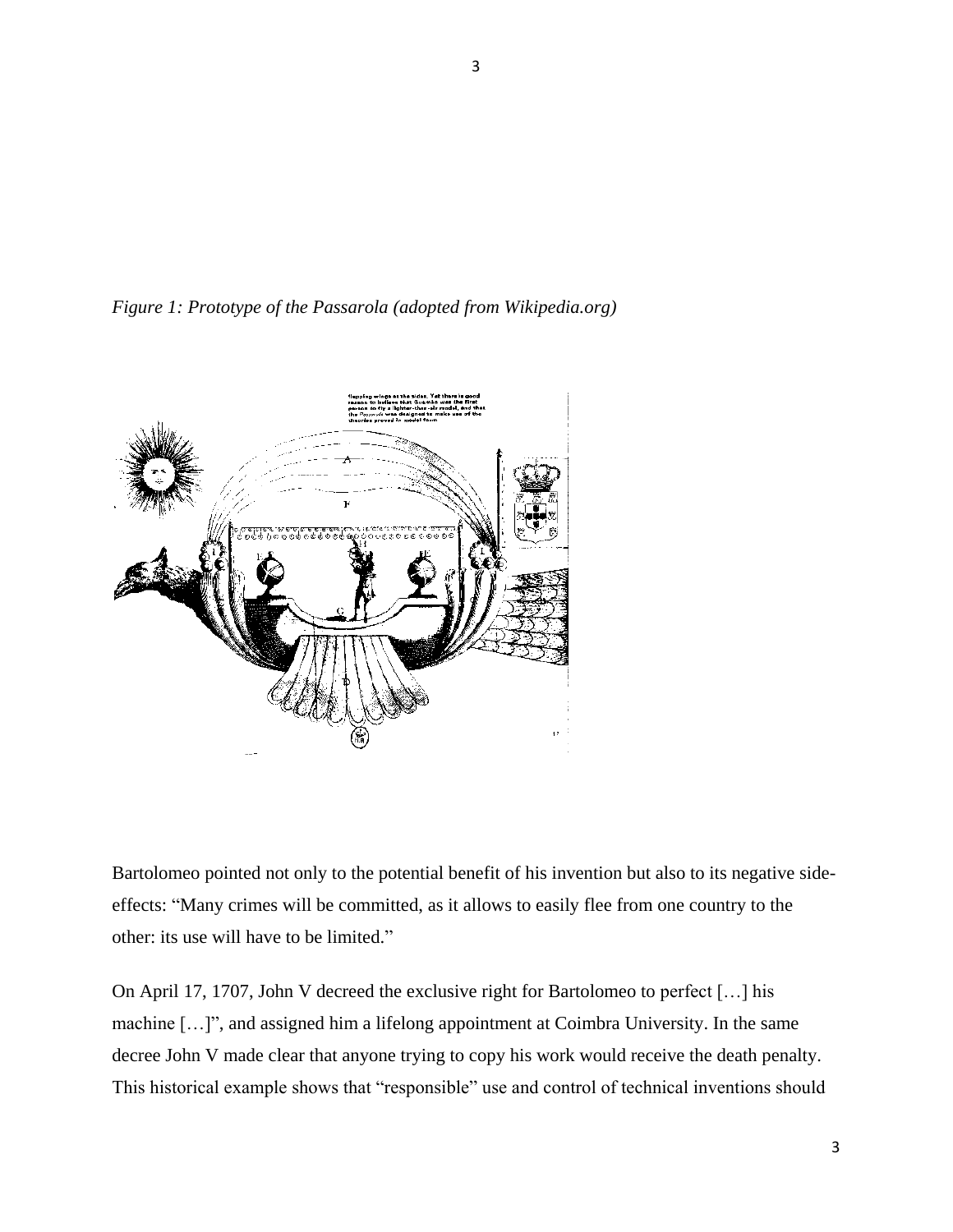be limited to those that are supposedly deemed able to act responsibly: in this case the king (Grinbaum and Groves, this volume). Technical inventions up to modern times are still considered with a view on "who is in control" and "who can make use of it''. Negative consequences of the technology are notably associated with who can use/misuse the technology, rather than with the properties of the technology itself. The priest was apparently not very much occupied with the risks of the use of his "ship' and the safety of the prospective travelers. The politics of non-proliferation of nuclear weapons still echoes this tradition: only a few 'responsible' governments are supposed to control the production of these weapons. All others should keep moral constraint and trust the "responsible" governors of this technology.

Whereas technological inventions where, historically, controlled by a central agent to avoid abuse, modern innovations are distributed through market mechanisms whereby property rights allow, in principle, the further improvements of the innovations by other market operators over time. Economic exploitation of innovations implies a loss of a sole control agent; yet the state demands from industrial operators that they address the so called three market hurdles of efficacy, quality and safety before they can legally market their products or processes. Responsible marketing is thus ensured by conditions required by state regulations and (product) law specifies the legal requirements prior to marketing. In the area of pharmaceuticals, even a fourth hurdle of clinical effectiveness and cost-efficiency became operational under modern legislation to some extent, not in the least in order to be more responsible for the outcomes of innovation processes. For modern innovations, responsibility for the consequences of implementation is primarily related to the properties and characteristics of the products or the technology and less to the privileged owners and creators of the technology. On the contrary, all informed citizens should be able to make (safe and responsible) use of it and the "benefits" of new technologies are determined by their success on the market (rather than the glory of a nation or of the king- national space and defense programmes, however, still echo the pre-modern pride associated with the mere ability to do things others cannot do).

Modern technological innovation therefore receives its specific form by *technology which has been democratized in its use and privatized in its production.* Competition on the market should ensure product improvement for the benefit of all, rather than a demonstration of the capabilities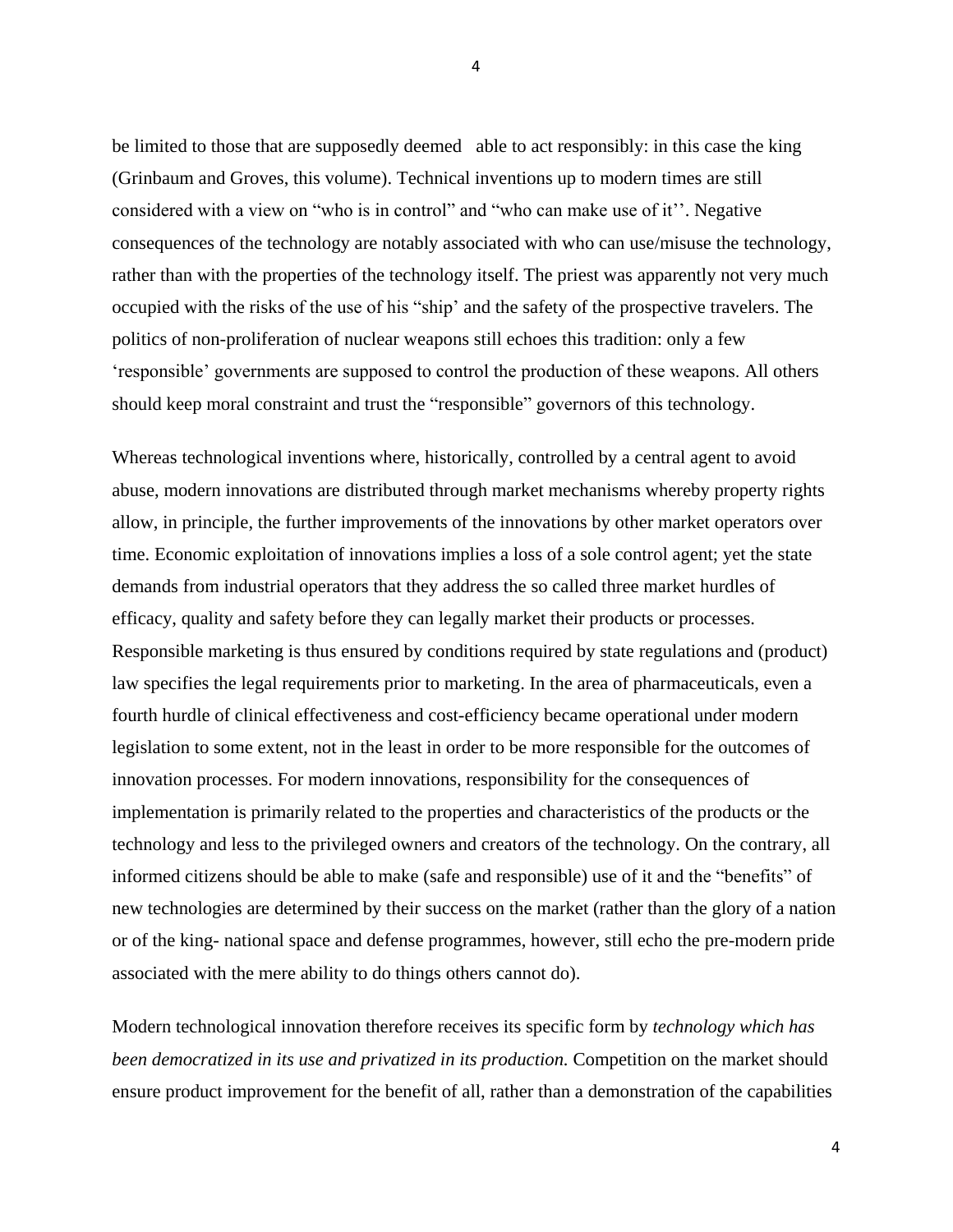of a single actor (the king or the state) and its establishment of superiority. Technology from now on can be discussed in terms of benefits and risks for all citizens. Competition on the market is fostered by an openness and access to knowledge<sup>3</sup>. Innovation becomes a goal itself, with improvements of existing products and services through innovation being achieved via the free market.

However, this 'evaluation" scheme of benefits and risks of technology is now put in question by the call for responsible research and innovation. I will elaborate this claim in the section below.

## **2. Responsible research and innovation and the quest for the right impacts of research**

In modern societies we do not have a specific forum or policy for evaluating particular technologies within the legislative context. We only have at our disposal formal safety, quality and efficacy assessment procedures evaluating the properties of products in the course of passing the three market hurdles. Different technologies are often combined in single products. Thus, eventually the benefits of technologies are "demonstrated" by market success and the potential negative consequences are evaluated under formal risk assessment schemes. This gives a peculiar division of responsibilities among the stakeholders concerned. The state is responsible for defining the risks of technologies under product authorization procedures and product liability law and ensuring market operators compliance, whereas we lack a particular responsibility for what could count for as a positive impact of the technology. The assumption here is that these "benefits" cannot be universalized and that through a pluriformity of the market, consumers are offered a variety of choices and thus the diverging preferences of consumers can be satisfied. Competitors can improve their products through innovation, driven by market demand. Thus, the normative dimension of what counts as an "improvement" *is decided by market mechanisms*. On top of that, technological innovations are unpredictable and

 $\overline{\phantom{a}}$ 

 $3$  In the time of Bartolomea, it was important to keep your knowledge for yourselves rather than sharing the knowledge with a view on scientific progress or innovation. The curators of the museum explain: Nowadays the passarola seems to have been conceived by Gusmão to trick the many snoopers who wanted to know the results of his experiments. It seems that the scientist also contributed to the spread of false news on the press about one of his flights from Portugal to Vienna aboard the Passarola.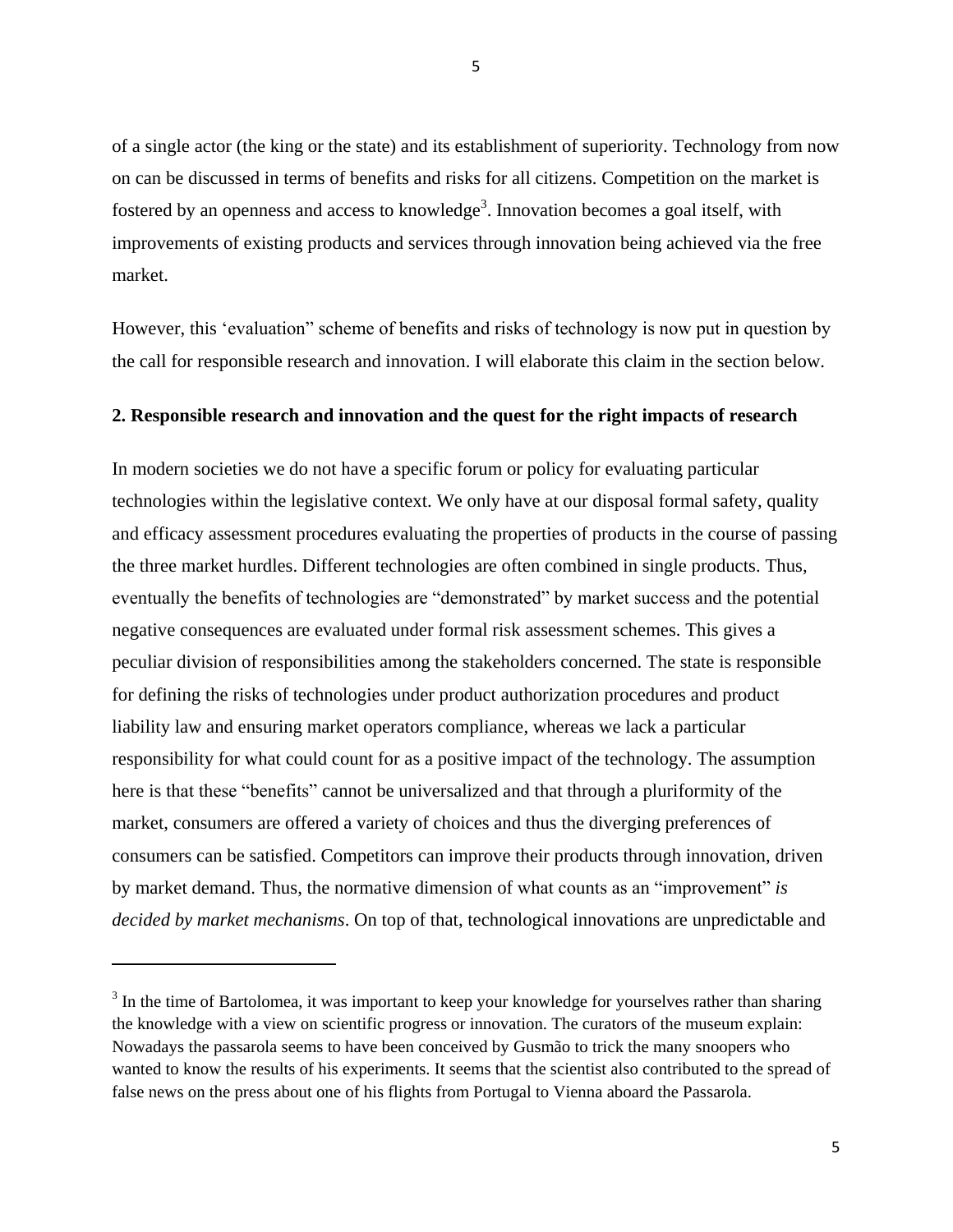positive impacts of innovations under public research and innovation policy schemes are solely justified in purely economic terms. For instance, one assessment is that achieving the EU target of 3% of EU GDP through research and development could create 3, 7 million jobs and increase annual GDP by close to 800 billion Euros by  $2025^4$ . This assessment is completely 'neutral' to which particular technologies (with the accompanying benefits and risks) will eventually hit the market and which technologies are specifically associated with the increase of jobs<sup>5</sup>. The positive impacts of research and innovation are generally couched in terms of fostering the prosperity and wealth of nations and the availability of finance for research and innovation in general is seen as a condition to achieve this prosperity.

The Flagship Innovation Union is a central part of the EU 2020 strategy and within this innovation is seen as means for "smart growth", defined as "developing an economy based on knowledge and innovation" (EC, 2010, page 3). The Innovation Union aims "to improve framework conditions and access to finance for research and innovation so as to ensure that innovative ideas can be turned into products and services that create growth and jobs".

Discussing particular technologies in terms of benefits or risks within this frame are *informal*: there is no formal weighing under public policies of the benefits of particular technologies versus their risks. While there is a clearly defined responsibility for operators and the state to address the risks in formal procedures, there is no equivalent for a formal evaluation of the benefits. The responsibility for the positive outcomes of the use of technologies evaporates once they are marketed (whereas responsibility for the negatives outcomes remains). More importantly, there seems to be no normative baseline to which we could judge the positive impacts and benefits of technologies. The responsibility for the positive impacts is left to market operators who look for

 $\overline{\phantom{a}}$ 

<sup>&</sup>lt;sup>4</sup> P. Zagamé (2010) The Cost of a non-innovative Europe. (quoted in the Europe 2020 Flagship Initiative Innovation Union (2011), p5.

 $<sup>5</sup>$  Although the positive impacts of research and innovation cannot be specified for particular technologies,</sup> as their development is unpredicitable, this unpredictability is sharply contrasted with rather precise economic figures in terms of GDP increase and job production (Would we require less investments in RTD if the figure of 3,6 million jobs turns out to be far less, or call for more investments, if the figure is much higher?).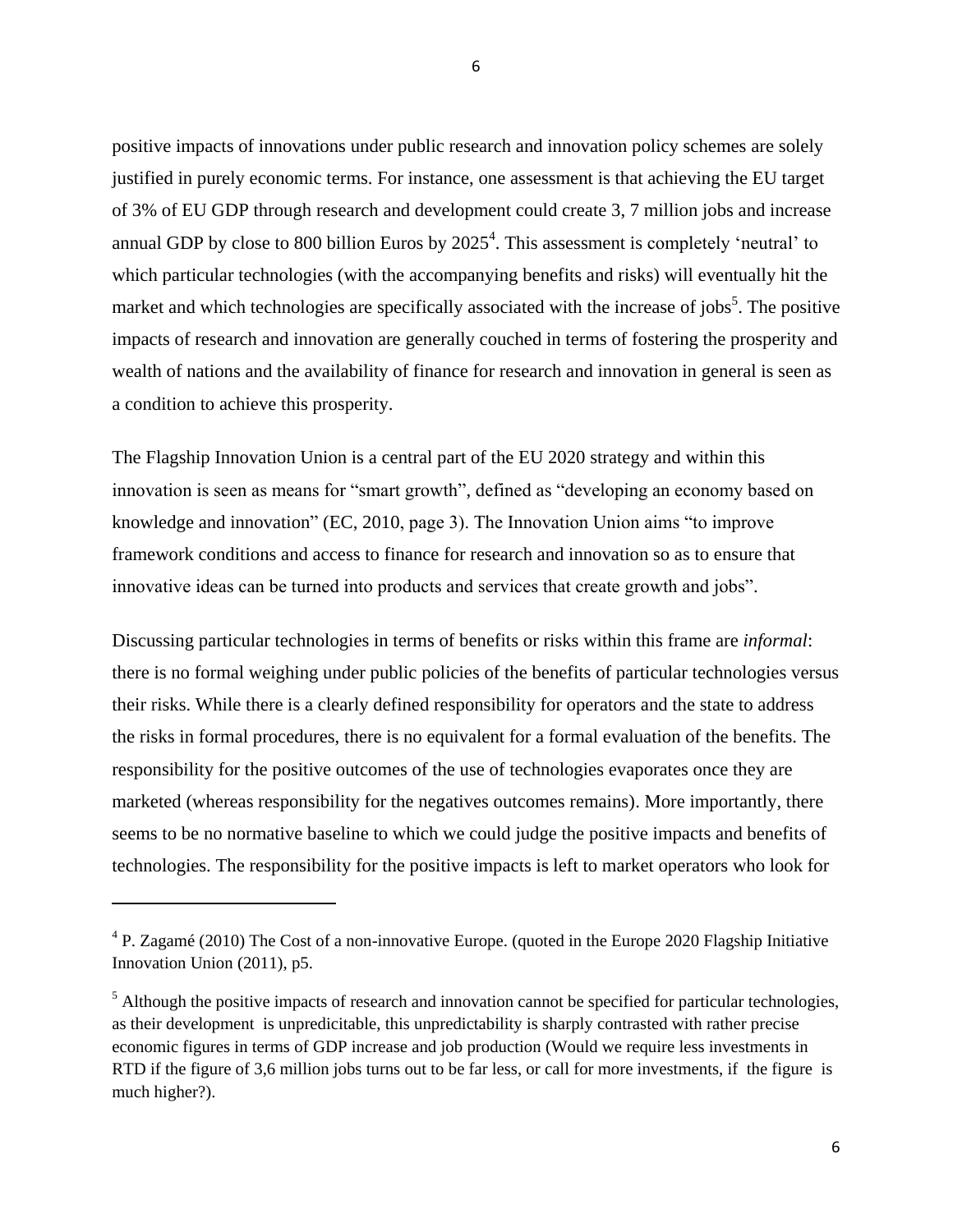economically exploitable products. Public investment in research and innovation policy and thus the positive outcomes of science and technology are primarily justified in macro-economic terms.

This implies that a discussion on the benefits and risks of a particular technology is not only necessarily informal, but it is also *artificial* A formalization of an evaluation of the positive outcomes (other than in macro-economic terms) is not possible: the success of innovation on the market is unpredictable and reflects a continuous shift of needs and preferences of consumers on the market. Innovation is not fully in the hands of the producers of technology, but users of the technology can dramatically shift the context of use of the technology and thereby trigger off new innovations. For example, the Kinect interactive games made for home computers by Microsoft have been recently used by surgeons to carry out delicate keyhole surgery. This shift of context of use by the users/consumers of this technology was completely unforeseen by Microsoft, yet experts now believe that this technology, further adapted to the surgery context, will be the norm over the next 10 to 15 years (Adam Brimelow, health correspondent, BBC news, 31 May, 2012). German researchers have transformed the Kinect technology into an interactive, augmented reality X-ray machine. These new applications are enabled by the availability of open source framework software. It is likely that many more contexts of use will trigger off innovations which course cannot be foreseen.

This brings us to the apparently impossible question to answer: can we justify our public investments in research and innovation beyond uncertain and unpredictable macro-economic benefits?

Eric Cantor, Majority leader in the US senate thinks we can and should, and he launched a website "You cut", allowing citizens to vote on cutting particular research funding programmes. Cantor, at the launch of his website three years ago, complained that federal funds had been used, among other things for supporting researchers to improve video gaming technology. Cantor wants to change the "culture of spending" and invites citizens to vote on cutting wasteful federal programmes. Currently, Eric Cantors website, among others, allows citizens to vote on the termination of the Christopher Columbus Fellowship foundation, which was designed to produce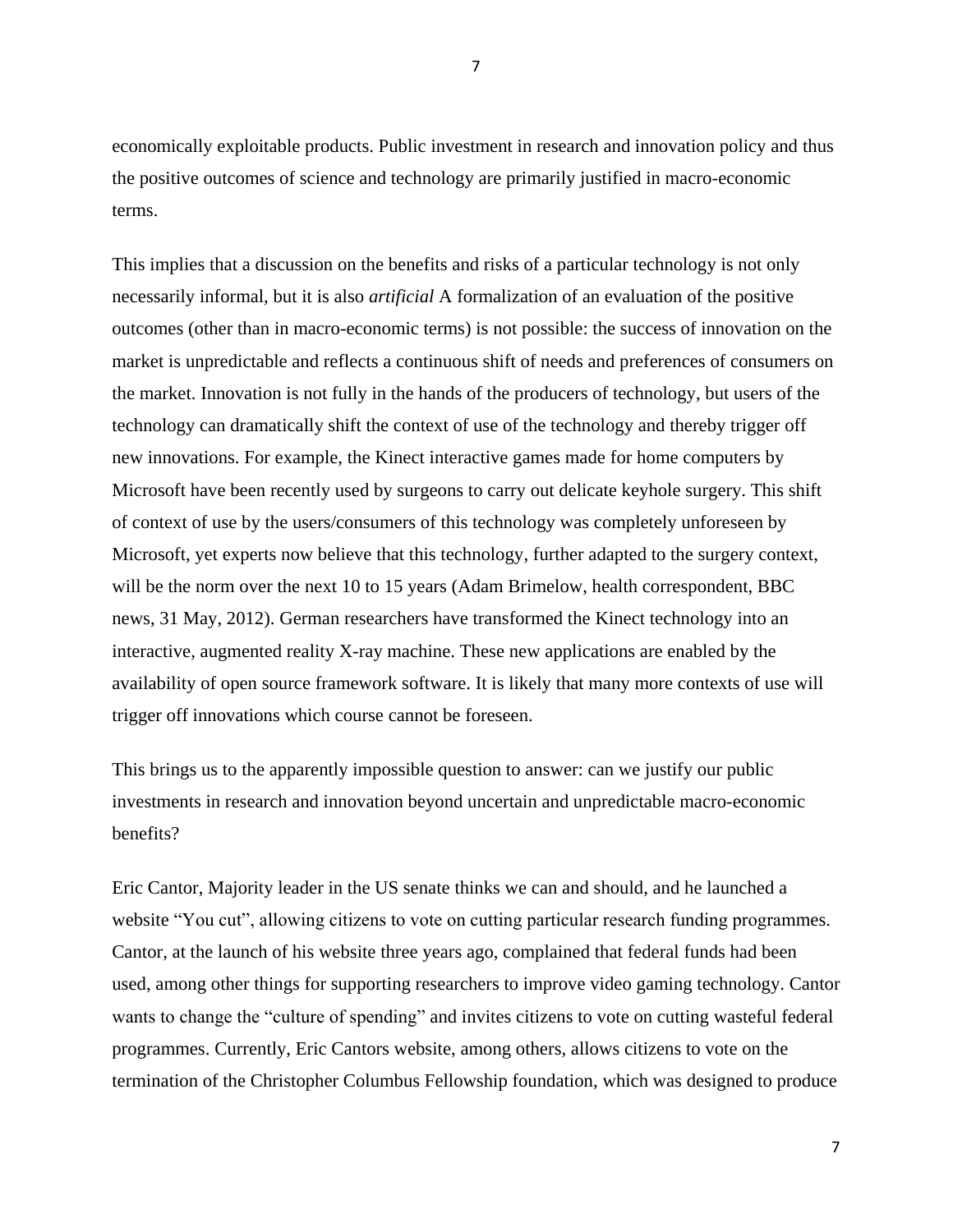new discoveries in all fields of endeavor for the benefit of mankind but allegedly does not "demonstrate clear outcomes" (majorityleader.gov/You Cut,  $112<sup>th</sup>$  Congress, week 27).

The website is specialized towards negative voting (e.g. "you cut") rather than what people *do* wish to support. The following question may arise: would people have complained about (or voted to cut) support to develop video gaming technology, if they could have known the potential of other contexts of use, such as surgery? How are citizens to evaluate whether the Christopher Columbus Fellowship program does not deliver? It seems tricky enough to "negatively" vote on programmes such as public support for video-gaming technology. Is it then not virtually impossible to decide upon positive outcomes, which we all wish to achieve? Or even more complicated: is it not possible to direct innovation and its funding mechanisms to the 'right impacts'?

Responsible research innovation would then need to be related to two issues:

Can we define the right outcomes and impacts of research and innovation?

Can we subsequently be successful in directing innovation towards these outcomes if we would agree upon them?

I will deal with those questions in the subsequent paragraphs.

## **3. Defining the right impacts and outcomes of research**

Some philosophers of technology have recently argued that science should move beyond a contractual relationship with society and join in the quest for the common good. In their view, the "good in science, just as in medicine, is integral to and finds its proper place in that overarching common good about which both scientists and citizens deliberate"(Mitcham and Frodeman, 2000). This view may sound attractive, but it fails to show how various communities with competing concepts of the "good life", within modern societies, could arrive at a consensus and how this could drive public (research) policy. Moreover, an Aristotelian concept of the good life is difficult to marry with a modern rights' approach, whereby, for instance in the case of the European Union, the European Charter of Fundamental Rights provides a legitimate and actual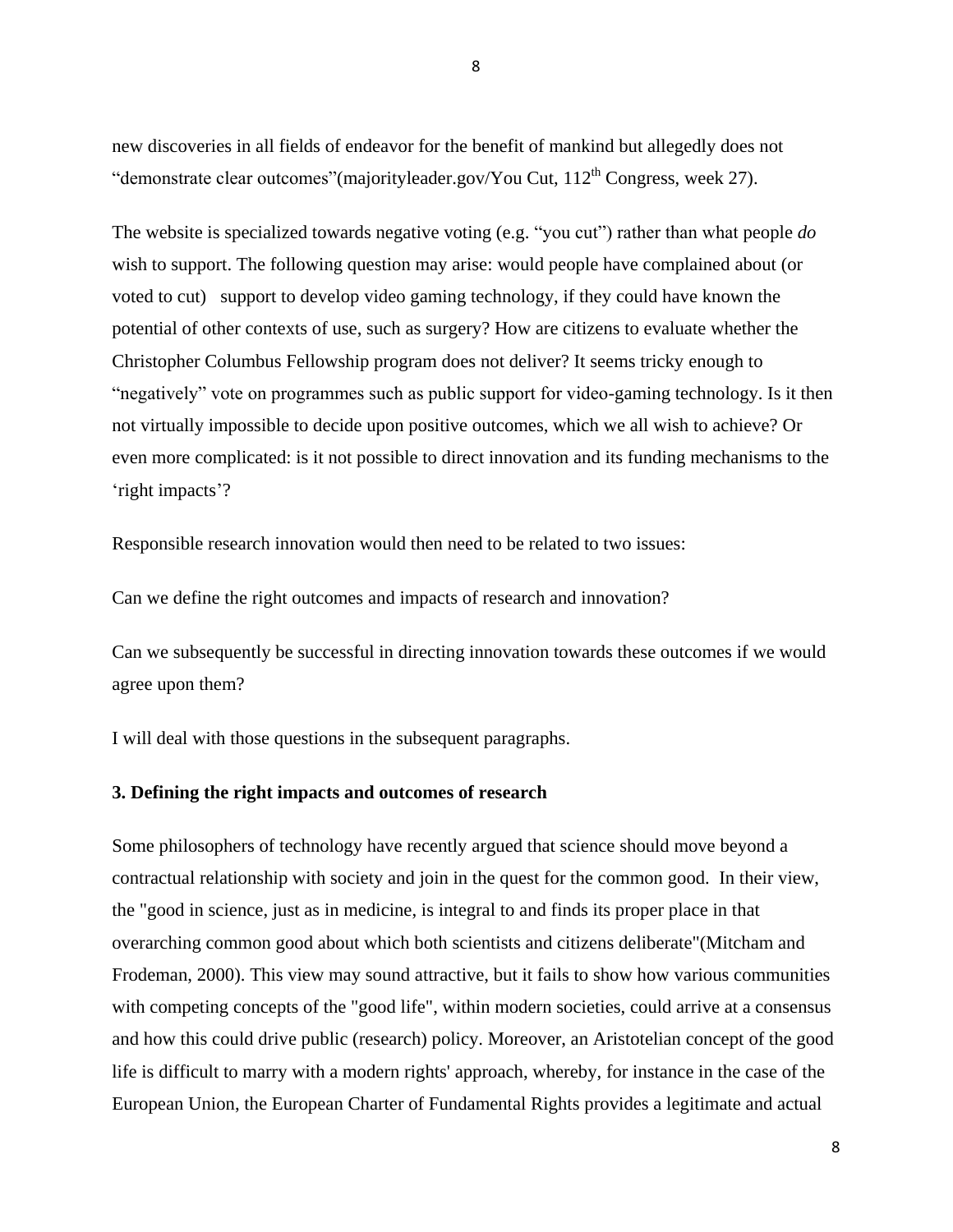basis for European Public Policy. Nonetheless, their point of departure remains challenging: "We philosophers believe that publicly funded scientists have a moral and political obligation to consider the broader effects of their research; to paraphrase Socrates, unexamined research is not worth funding" (Frodeman and Holbrook, 2007)

European policy however is also increasingly legitimized in terms of public values driving public policies towards positive impacts. The following citations of prominent European policy makers illustrate the case:

- "The defence of human rights and a justice system based on the full respect of human dignity is a key part of our shared European values" Jerzy Buzek, European Parliament President (10 October, 2009)
- "Europe is a community of Values". Van Rompuy, First European Council President, 19 November 2009
- "My political guidelines for the Commission's next mandate stress the idea that Europe's actions must be based on its values". President Barroso, European values in the new global governance, 14 October 2009

Indeed, European public policies are arguably driven towards positive impacts, underlined by common European values. European Environmental policies for example, highlight the European value of maintaining a high level of protection for the environment. Research and Innovation policy seem to have been an exception to the rule and, although we articulate research and innovation policy since recently more and more in terms of public values, research and innovation programme assessments are typically limited to economic terms that "imperfectly take into account these values"(Fisher *et al*, 2010).

The US National Science Foundation assesses their proposals in terms of "broader impacts" in the framework of considering research proposals worth funding. Under the European Framework Programmes for Research, there is a long tradition of awarding research grants on the basis of anticipated impacts. Indeed, even at the stage of evaluation of research proposals particular impacts are sought. Currently, expected impacts of research topics which are subject to public calls for proposals are listed in the work programmes of the 7th Framework Programme. But are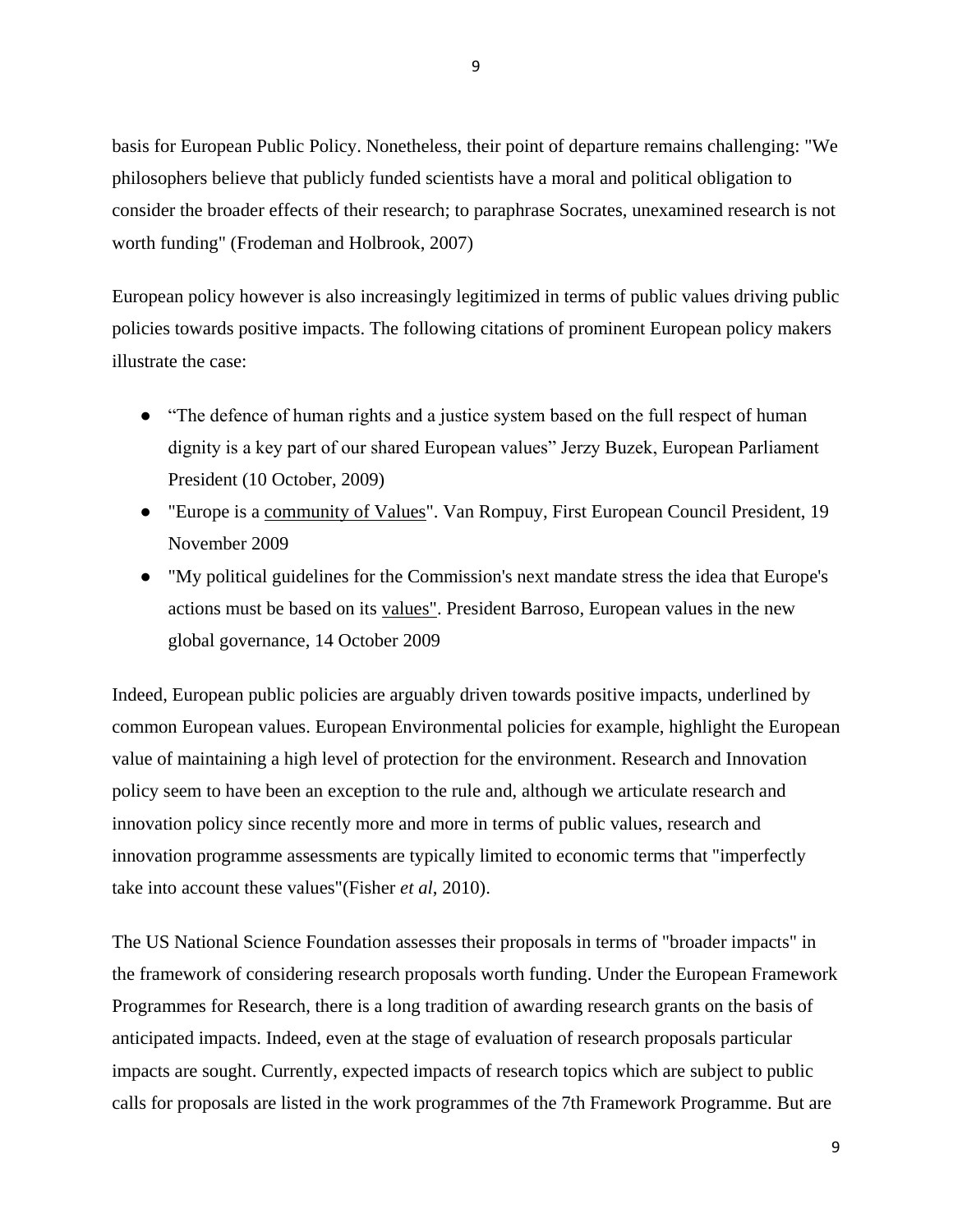there legitimate, normative assumptions which support these expected impacts that allow an articulation of the 'right impacts' that allow us to steer public research agendas? We can't make an appeal to concepts of the good life, but we can make an appeal to the normative targets which we can find in the Treaty on the European Union. These normative targets have been democratically agreed and provide the legitimate basis for having a public framework programme for research at the European Level. From article 3 of the Treaty on the European Union (European Union, 2010) we can derive the following:

- "The Union shall  $(...)$  work for the sustainable development of Europe based on balanced economic growth and price stability, a highly competitive social market economy, aiming at full employment and social progress, and a high level of protection and improvement of the quality of the environment. It shall promote scientific and technological advance.
- It shall combat social exclusion and discrimination, and shall promote social justice and protection, equality between women and men, solidarity between generations and protection of the rights of the child.
- To promote (..) harmonious, balanced and sustainable development of economic activities, a high level of employment and of social protection, equality between men and women, sustainable and non-inflationary growth, a high degree of competitiveness and convergence of economic performance, a high level of protection and improvement of the quality of the environment, the raising of the standard of living and quality of life, and economic and social cohesion and solidarity among Member States.

Rather than pre-empting views and concepts of the "good life", the European Treaty on the European Union provides us then with normative anchor points. These normative anchor points and their mutual relationship thus provide a legitimate basis for defining the type of impacts, or the "right" impacts of research and innovation should pursue. (See *figure 2* below). These are of course normative anchor points which have impacts beyond the EU. The EU's commitment to promote Human Rights and demonstrate solidarity with the poorest on earth is reflected in its international policies. If applied to international Research and Innovation policies, this could invite us to address issue such as "technology divides", ethics free zones and broad benefit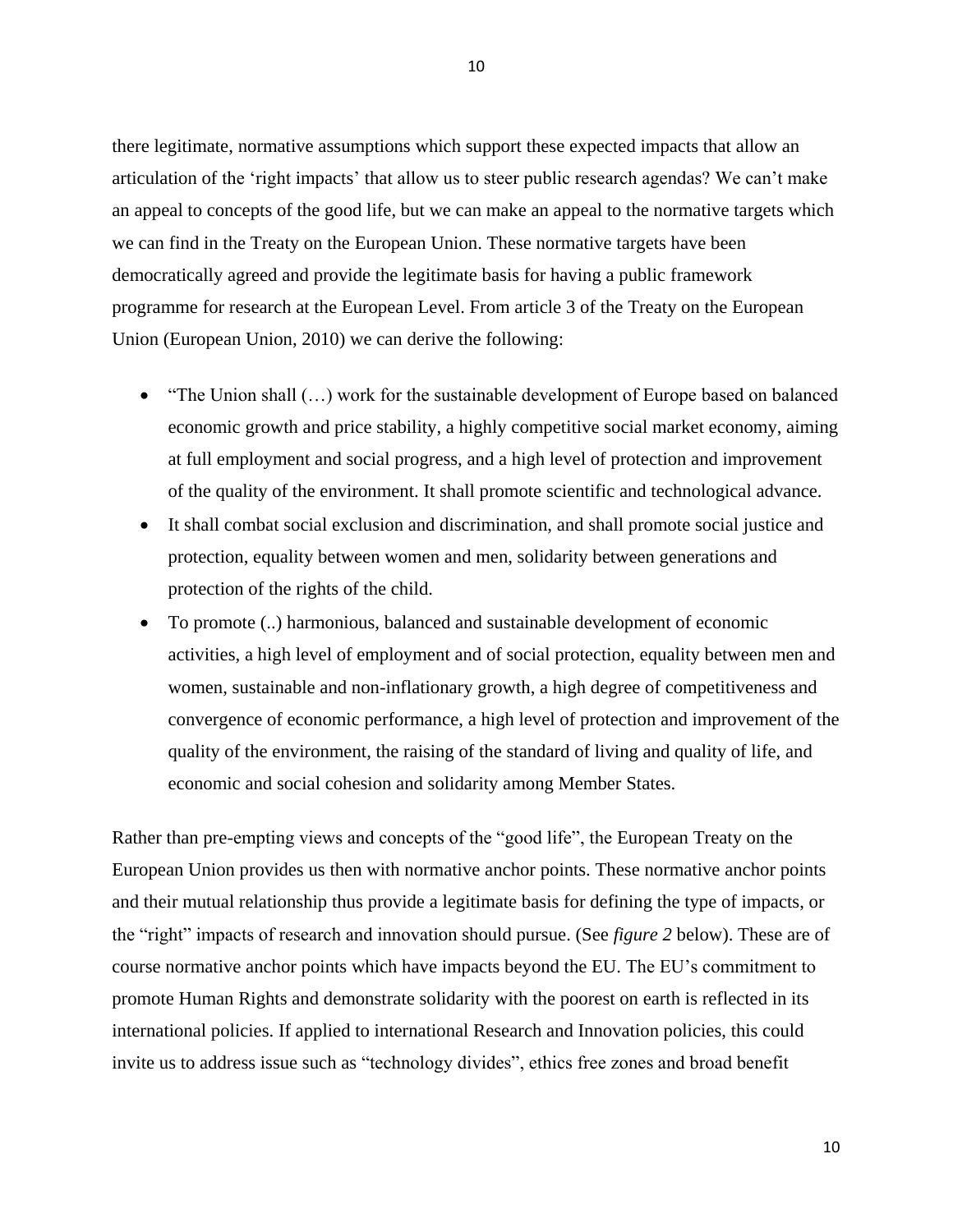sharing from scientific and technological advance (see Ozolina *et al*, 2012). Research and Innovation policy can also be a form of development policy.



## *Figure 2. Normative anchor points derived from the Treaty on the European Union*

# **4. From normative anchor points towards defining "Grand Challenges" and the direction of innovation.**

Under the prospective framework programme Horizon 2020, a number of 'Grand Challenges have been defined, which follow the call in the Lund Declaration for a Europe that" must focus on the grand challenges of our time" (Lund Declaration, July 2009). Sustainable solutions are sought in areas such as "global warming, tightening supplies of energy, water and food, ageing societies, public health, pandemics and security (Lund Declaration, p.1- 2009).

Arguably, the "grand challenges" of our time reflect a number of normative anchor points of the Treaty and thus can be seen as legitimate. The Lund declaration states that in order to be responsive the European Research Area must develop processes for the identification of Grand Challenges, which gain political support and gradually move away from the current thematic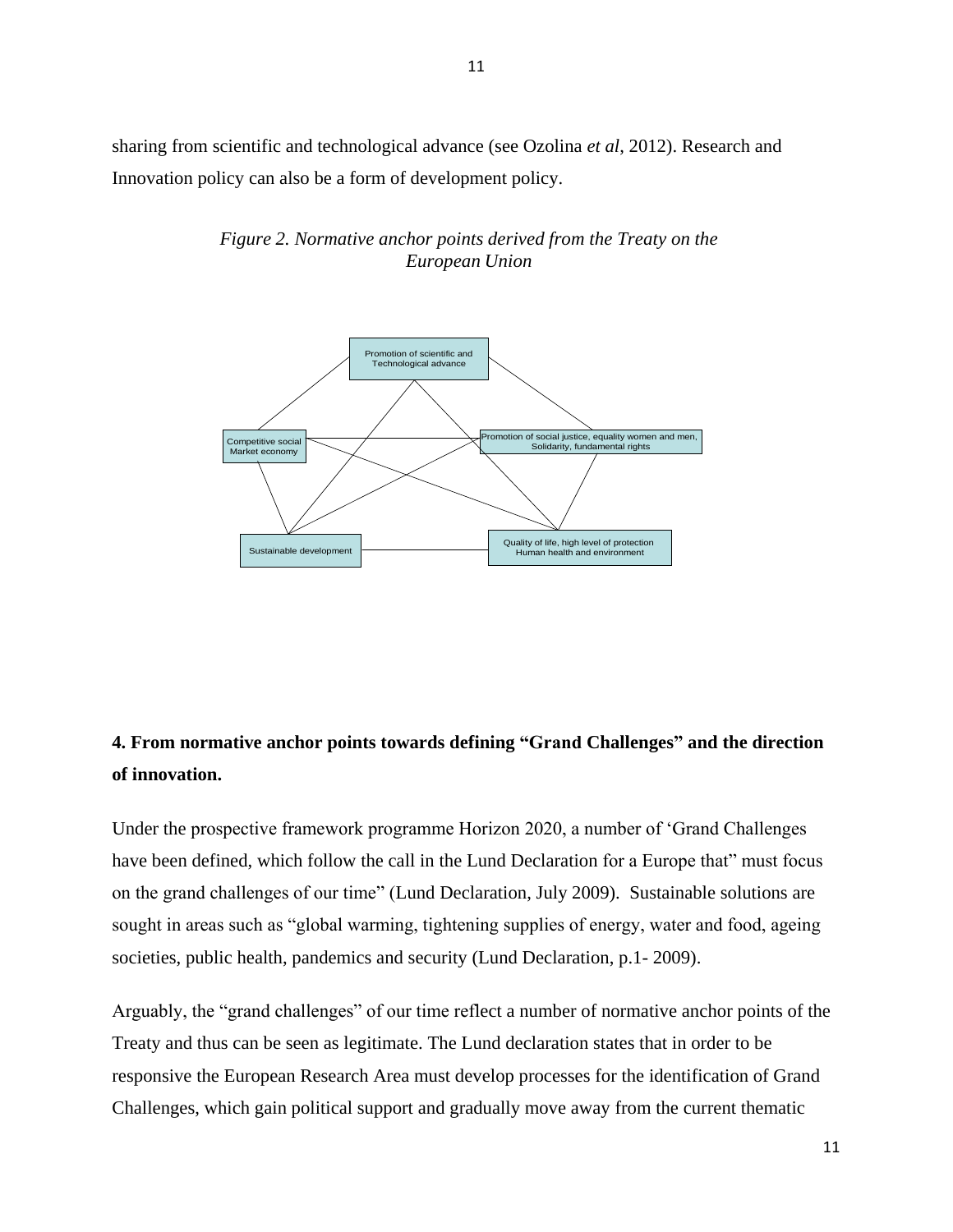approaches, towards a structure where research priorities are based on these grand challenges". It hopes to give direction to research and innovation in the form of "broad areas of issue-oriented research in relevant fields". It calls for (amongst other things), broad stakeholder involvement and the establishment of public-private partnerships.

The macro-economic justification of investment in research and innovation emphasizes that innovation is the "only answer" to tackle societal challenges: "returning to growth and higher levels of employment, combating climate change and moving towards a low carbon society" (EC, From Challenges to Opportunities: Towards a Common Strategic Framework for EU Research and Innovation Funding. Green paper, com (2011)48, p.3.). This approach implicitly assumes that access to and availability of finance for research and innovation will *automatically* lead to the creations of jobs and economic growth, thereby taking on the societal challenges along the way. The more innovation, the better. The faster it becomes available, the better. In this macro – economic model, innovation is assumed to be *steerless but inherently good* as it produces prosperity and jobs and meets societal challenges, addressed through market-demand.

The Lund declaration gives however an alternative justification for investing in research and innovation, primarily framing this in terms of responding to societal Grand Challenges and further stating that "meeting the grand challenges will be a prerequisite for continued economic growth and for improved changes to tackle key issues". Here the assumption is that sustainable economic growth is only possible when particular societal objectives are met, in the form of responding to Grand Challenges. Innovation is neither seen as steerless nor as inherently good. Economic prosperity and the anticipation that h innovation yields positive anticipated impacts (such as the creation of jobs and growth) become *dependent upon the social context*. The Lund Declaration points out those measures are "needed to maximize the economic and *societal* impact of knowledge" (italics by the author). The idea is clear; to steer the innovation process towards societal beneficial objectives. Additional measures that go beyond removing barriers for research and innovation, availability of and access to finance of research and innovation become then necessary. The Lund declaration defines a type of justification of investment in research and innovation towards *particular* positive outcomes. The Lund declaration underlines a justification of research and innovation beyond economic terms and with a view on particular outcomes.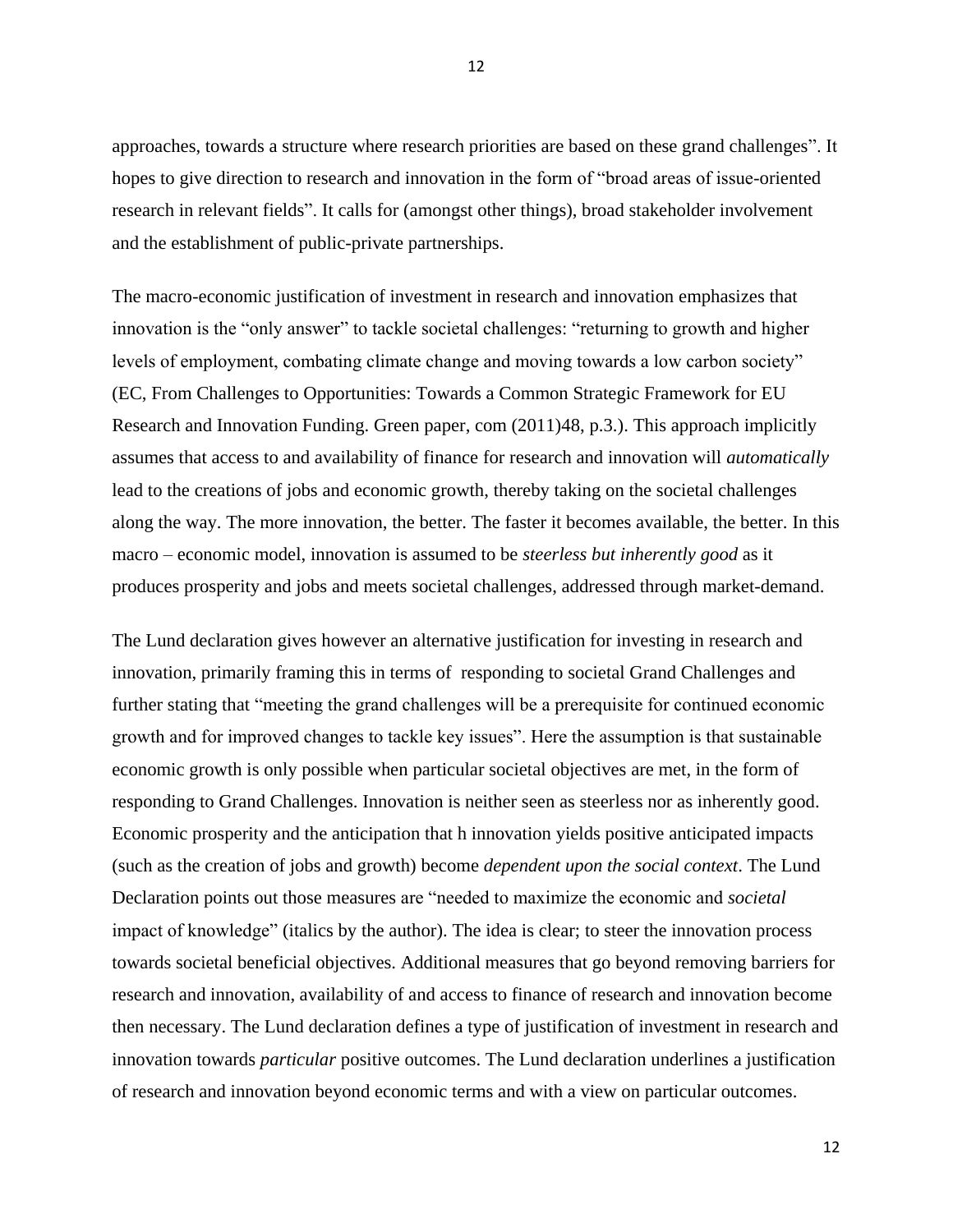Recently, European Commissioner for Research, Innovation and Science, Geoghegan-Quinn stated at a conference on 'Science in Dialogue' that 'research and innovation must responsible to the needs and ambitions of society, reflect its values, and be responsible<sup> $\cdot$ 6</sup>.

13

## **5. Responsible Research and Innovation: Organizing collective responsibility**

The impacts of technological innovations are difficult to predict. Social scientists have given up the idea of ever being able to foresee technological innovations and the field of science and technology studies has abandoned ideas of "technological forecasting" since the 1970s. Recent forms of technology assessment (among other "real time technology assessment", Guston and Sarewitz (2001) generally focus their attention on monitoring of research and innovations processes or make them more dynamic and inclusive (Schot and Rip, 1997). Responsible research and innovation has to reflect these circumstances. Pre-modern technical inventions can be still be judged by the moral intentions of their designers or privileged users. Modern innovations hardly ever have a single "author" who can be held responsible for the use (by others). Moreover, the negative consequences are often neither foreseeable nor intentional. The fear of a mad scientist creating a Frankenstein is not appropriate in the context of modern innovation- where knowledge is co-produced by many "authors". Modern "Frankenstein's" are not intentionally created by a single actor, but, if they arise, are more likely the unforeseen side effects of *collective action*. Indeed, techno-scientific applications can remain ethically problematic even in cases where scientists and engineers have the best possible intentions and users have no conscious intention to misuse or abuse. This situation constitutes the major ethical challenge we face today. An ethics focused on the intentions and/or consequence of actions of individuals is not appropriate for the innovation<sup>7</sup> (Grinbaum and Groves, this volume). There is a

 $\overline{\phantom{a}}$ 

<sup>6</sup> Conference "Science in Dialogue". Towards a European Model for Responsible Research and Innovation Odense, Denmark 23-25 April 2012

 $<sup>7</sup>$  I have outlined the concept of collective co-responsibility in response to the actual shortcomings of</sup> actual professional role-responsibility in science and engineering in: *[From the ethics of technology](http://scholar.google.be/citations?view_op=view_citation&hl=en&user=drx-XwQAAAAJ&citation_for_view=drx-XwQAAAAJ:2osOgNQ5qMEC)  [towards an ethics of knowledge policy & knowledge assessment](http://scholar.google.be/citations?view_op=view_citation&hl=en&user=drx-XwQAAAAJ&citation_for_view=drx-XwQAAAAJ:2osOgNQ5qMEC)*, A working document for the services of the European Commission, Publication Office of the European Union, 2007. Free Pdf available at http://bookshop.europa.eu/en/home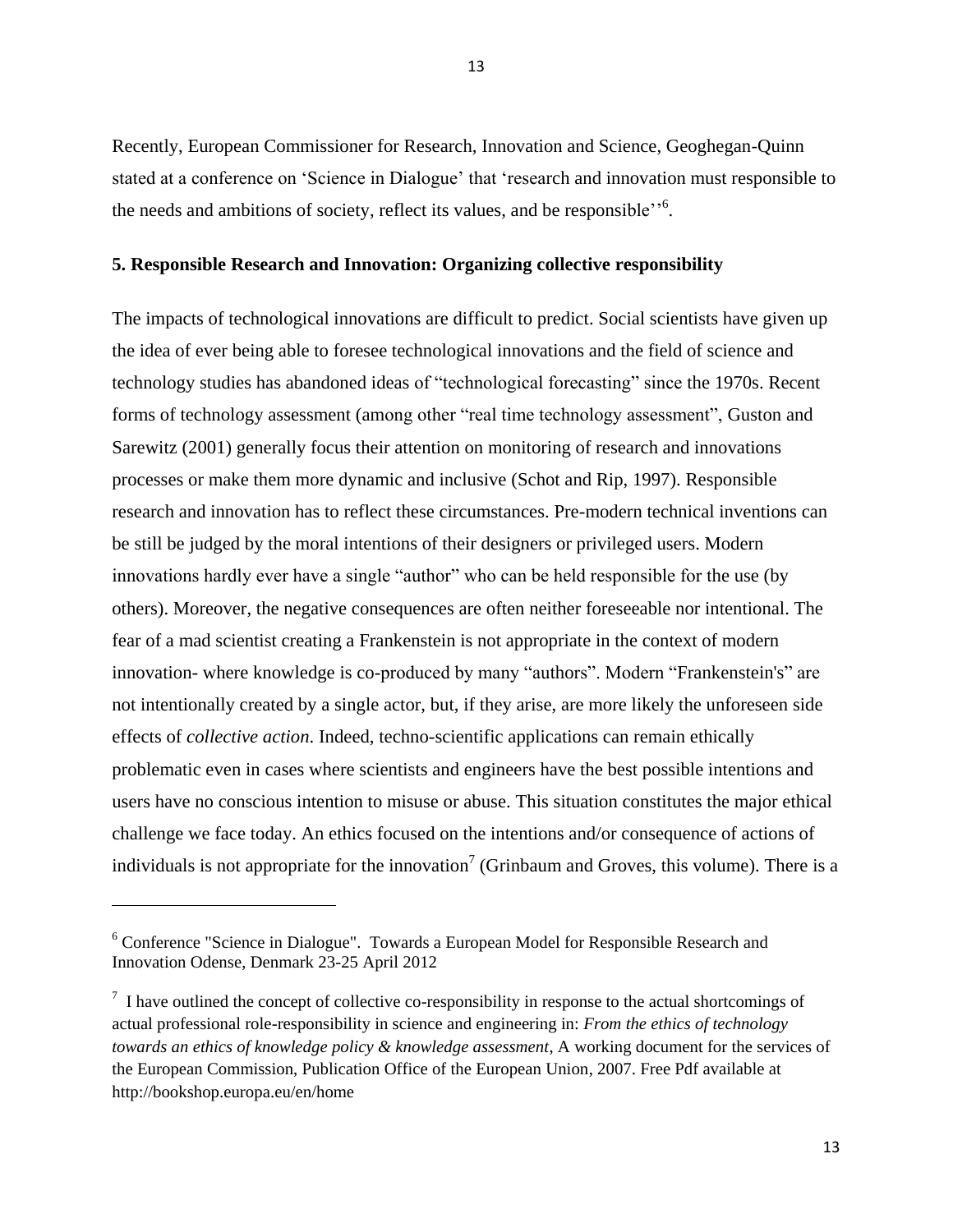collective responsibility both for the right impacts and negative consequences, whether these impacts are intentional or not. This is why I have argued for the necessity of knowledge assessment procedures (Von Schomberg, 2007).

In order to specify a scheme, which effectively organizes collective responsibility, we should first get a better picture of what counts as irresponsible innovation in the modern context.

## *Examples of irresponsible innovation*

As many actors are involved in innovation processes, "irresponsible" outcomes are seldom the result of one single irresponsible actor. More typically, irresponsible innovation is reflected in practices where stakeholders were unaware of the importance of societal context, or where stakeholder interactions were unproductive in the resolutions of conflicts.

I categorise here four types of irresponsible innovation: *Technology push, Neglectance of fundamental ethical principles, Policy Pull, and Lack of precautionary measures and technology foresight*. One seldom finds examples which reflect only one of these four dimensions of 'irresponsible' innovation, as more often a mix of these are at play. Nonetheless, in particular examples, one particular dimension may play a more dominant role than in another.

*Technology push* has occurred in the European Union when Monsanto tried to accomplish a *fait accompli* with the market introduction of genetically modified soya in the mid-1990s. Environmental groups, (notably Greenpeace who did not react to GMOs as an environmental concern prior to their introduction on the market) responded with an outright rejection when the first shipment of genetically modified soya entered the port of Rotterdam in 1996. The further process of innovation (or lack of it) was framed by an often bitter fight among a very few industrial actors and a growing group of NGOs opposing the introduction of the "technology. This occurred amidst indecisive and reluctant European national governments devising contradictory measures, some of which had to be challenged at the European Court of Justice by the European Commission. During the subsequent years after the first marketed GMO, NGOs and European governments were overbidding each other with calls for stricter regulations of GMOs, eventually resulting in a revised set of GMO regulations and directives (notably directive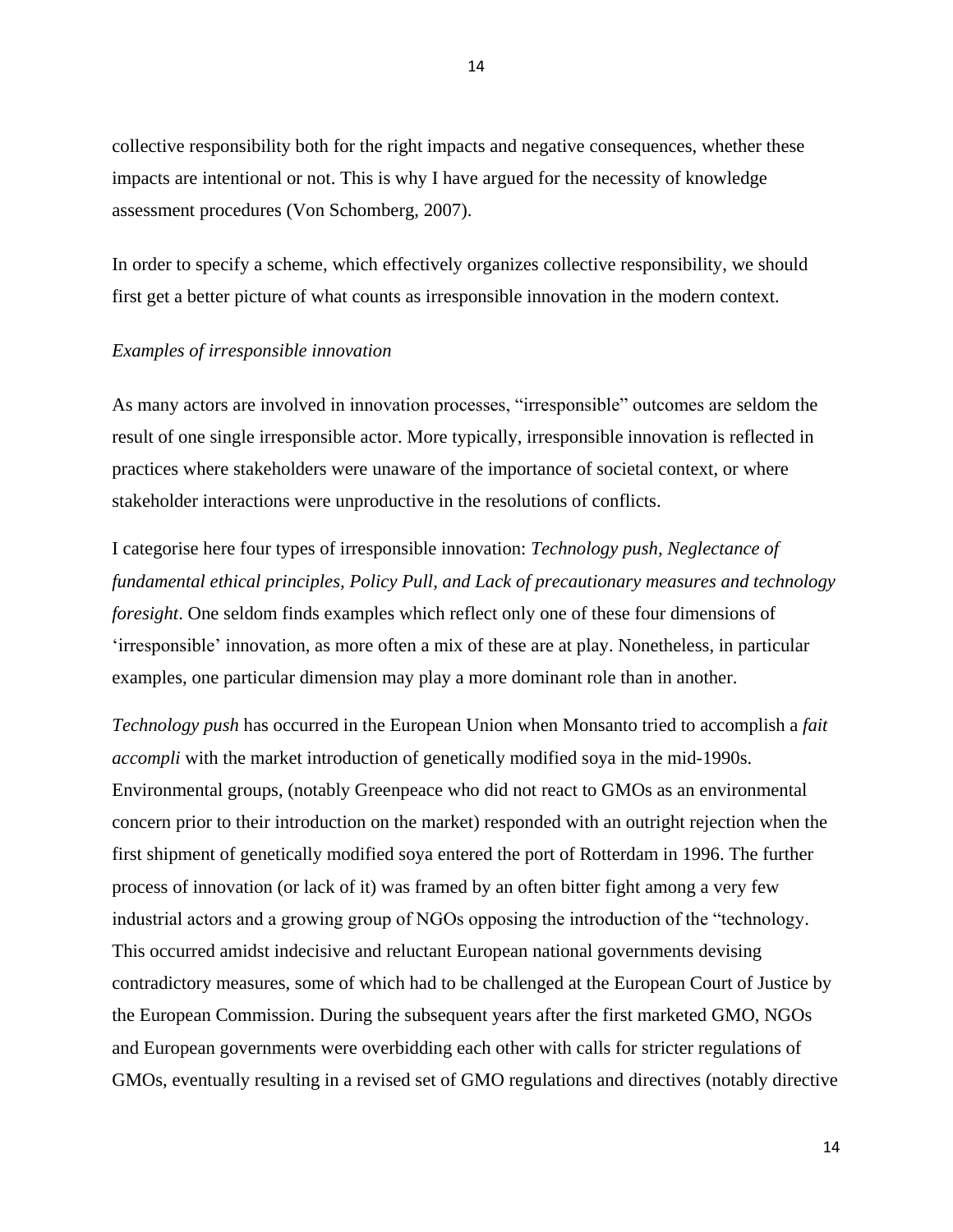2001/18, EC, 2001), which up to date were never applied consistently and currently the European Council considers a response from the European Parliament to a Commission proposal to give Member States somewhat more flexibility in banning cultivation of GMOs on their own territory. The general public learned to become deeply sceptic about future applications and the general public perception was constituted that this type of innovation does not deliver a sufficient benefit<sup>8</sup>. A major European operator, BASF, made the announcement in January 2012 not to market a genetically modified potato after lengthy consultations with NGOs, and withdraw from the European market even though it managed to receive an authorisation to cultivate the potato in 2010. This was only the second granted authorisation, the first being for GM maize in 1998. This second authorisation was remarkable as virtually all previous procedures were inconclusive, and this particular "authorisation" success seemed to have triggered a further collapse of the system, mobilizing the EU Member States unwilling to grant approval for cultivation.<sup>9</sup>

### *What is the irresponsible dimension?*

 $\overline{a}$ 

This example shows how substantial dissent among major stakeholders frustrates responsible development. NGOs felt that they had little influence on the direction this technology would lead us in. Regulations were exclusively focused on the safety aspects and the broader environmental, social and agricultural context was not brought into the equation. The need for European harmonization of market introduction sharply contrasted with a variety of national cultures and led to a defacto moratorium in 1998. The outcome should be seen as irresponsible because one company took the lead with a technology push, some NGOs then entered the discussion with a radical view at the moment the technology hit the market stage: the result was that the rest of the industrial sector had to pay a price. A cumbersome slow political process on adopting ever new measures under the already comprehensive framework sealed the sectors fate.

<sup>&</sup>lt;sup>8</sup> The Eurobarometer survey of October 2010 mentions (among other) that 61 percent of Europeans feel uneasy about GM food, and 53 percent believe that GM does harm the environment. In not a single Member State, there is a majority believing that GM food is good for the national economy.

<sup>&</sup>lt;sup>9</sup> See the instructive article of Vesco Paskalev (2012). "Can Science tame politics: The collapse of the new GMO Regime in the EU" in*: European Journal of Risk Regulation*, 2/2012, p. 190ff.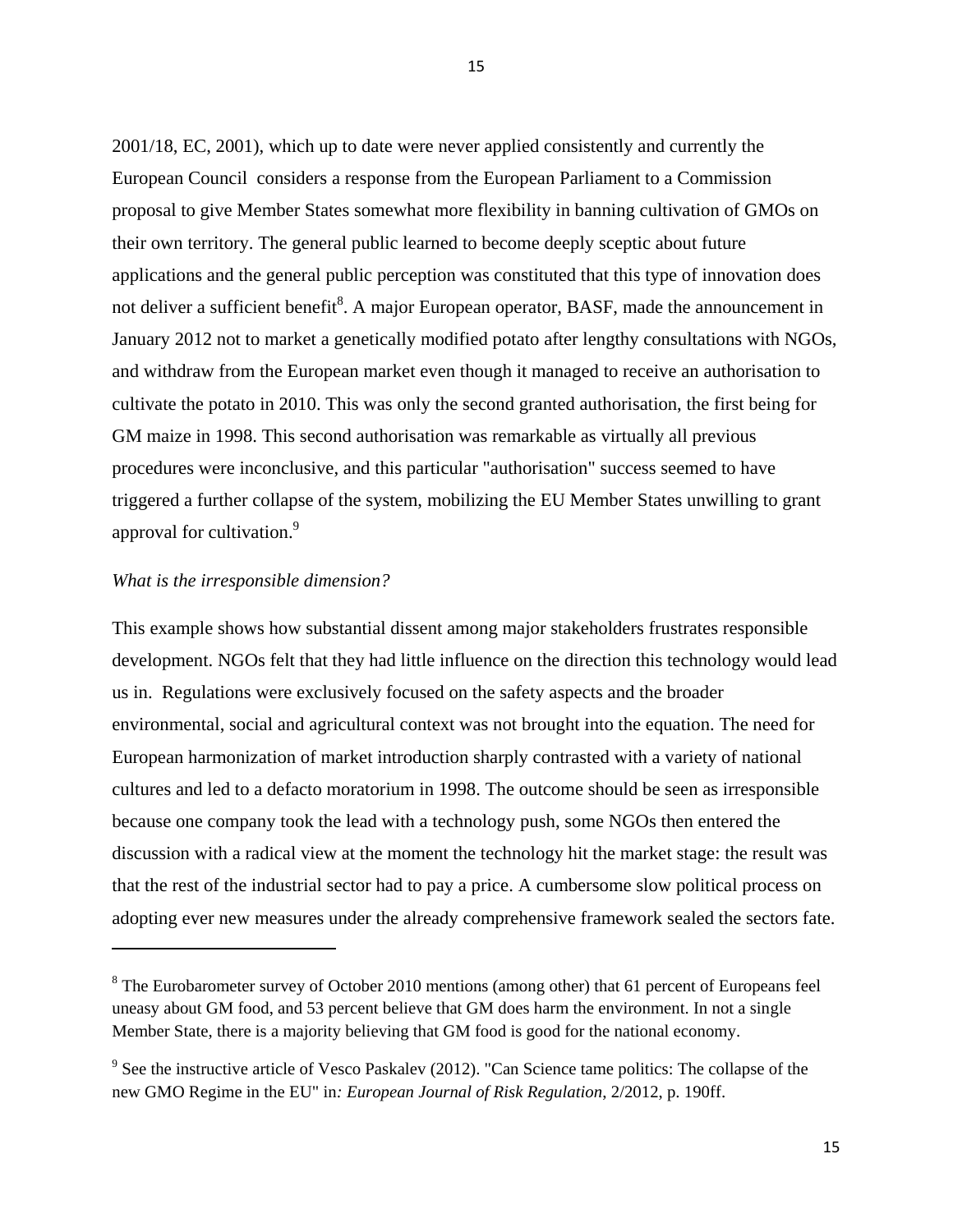The example shows the requirement for stakeholders to share co- responsibility for innovation trajectories. Technology push is a self-defeating strategy. Unlike Monsanto, BASF operated clearly more in line with the requirements of responsible research and innovation. It had to take a painful decision but has gained from this by promoting, a good company image, whereas Monsanto is still often perceived as the "bad guy". Interesting to note is that in the Netherlands discussions among stakeholders (including NGOs) on the course agricultural biotechnology should take (i.e. prior to the marketing of any product) were reopened after the actions of Greenpeace and delays concerning implementation of proper labeling schemes at a national level. There was consensus at the national level among some operators and public administration (Von Schomberg 1999) despite disagreements at the EU level. This shows that EU legislation which frustrates stakeholder agreement can in fact make things worse.

## *Neglectance of fundamental ethical principles*

The Dutch government had to abandon a project on constituting an electronic patient record system (EPRS) in 2011, after the senate voted down the project with a view on unresolved privacy issues. The decision is, in economic terms, disastrous: 300 million euro had been invested over the previous 15 years. EPRS projects elsewhere in the EU face similar problems.

The reason for the failure is that privacy issues were only dealt with at a very late stage of the project, which was initially fully technology driven. Issues such as "who owns the data", and "who is responsible for mistakes" (and their consequences!) became difficult to deal with once the project was technically matured. In addition, the technology evolved over a long period (as ICT technology became significantly more powerful), and lack of proper technology foresight precluded proper implementation. Economic loss for a project which in itself carries a legitimate public purpose should be seen as irresponsible. The costs of acting "irresponsibly" are always substantial. A top-manager of Nokia states: "Typically, the costs of corrective actions are a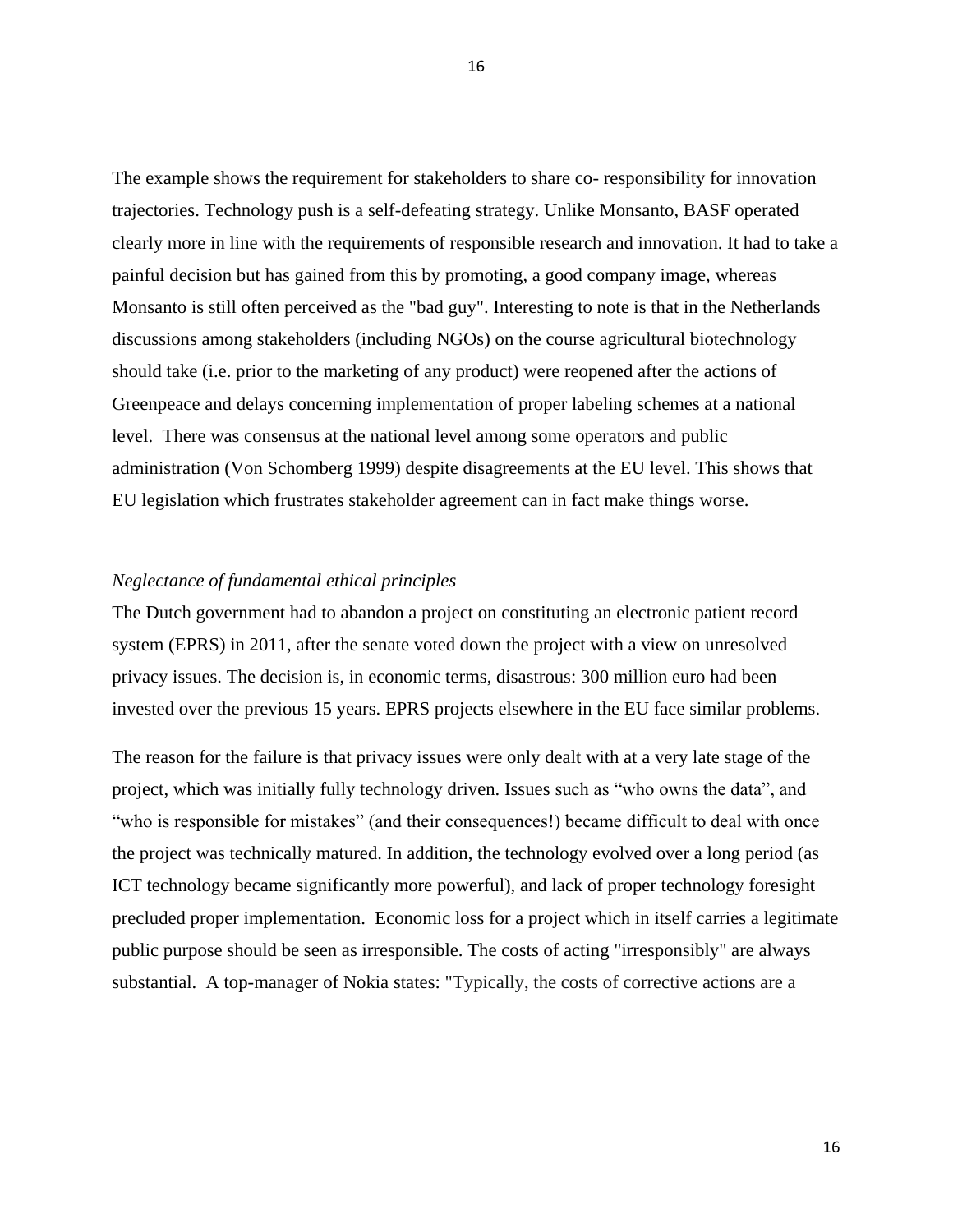thousand times more costly when a service is in the operational phase compared to the design phase"<sup>10</sup>.

Earlier stakeholder involvement, earlier and better public engagement, notably taking into the account the implications of a right to privacy (with the associated "right to be forgotten" as proposed by Commissioner Reding for Justice, Fundamental rights and Citizenship.) would have made the project more successful. A similar problem has occurred with the introduction of smart-meters to be installed in private homes to allow for actual monitoring of energy use. As it became clear, that third parties (e.g. possible thieves) would be able to identify the presence of people in their homes, the authorities had to give up the idea of a mandatory introduction.

## *Policy Pull*

 $\overline{\phantom{a}}$ 

A strong policy pull has catalysed the introduction of security technologies, such as the use of biometrics for passports, asylum applications and whole body image technology ("body scanners") at airports. Politicians and policy makers have been eager to accept and promote the implementation of these technologies, sometimes beyond their technical feasibility.

The introduction of the body scanner was discussed fully and consensually within technical advisory committees and within European policy. There seemed to have been no doubt about the reasonableness of its introduction until the German Supreme Court of Justice ruled the introduction as being disproportional to its ends. The European Parliament, which had already ordered the body scanner for use on its premises, cancelled its implementation $11$ . The introduction of the body scanner seemed to be incident-driven, after a terrorist managed to board a flight to Chicago from Amsterdam airport late 2009. More recently, after the wide introduction

<sup>&</sup>lt;sup>10</sup> Bräutigam, Tobias, "PIA: Cornerstone of Privacy Compliance at Nokia", in David Wright and Paul De Hert, Privacy Impact Assessment, Springer, Dordrecht, 2012, p. 263

<sup>&</sup>lt;sup>11</sup> See E.Mordini "Policy brief on Whole body Image technology" in: Rene von Schomberg  $(2011)$  (ed.) [Towards Responsible Research and Innovation in the Information and Communication Technologies and](http://scholar.google.com/scholar?cluster=15893146409445274068&hl=en&oi=scholarr)  [Security Technologies](http://scholar.google.com/scholar?cluster=15893146409445274068&hl=en&oi=scholarr) Fields.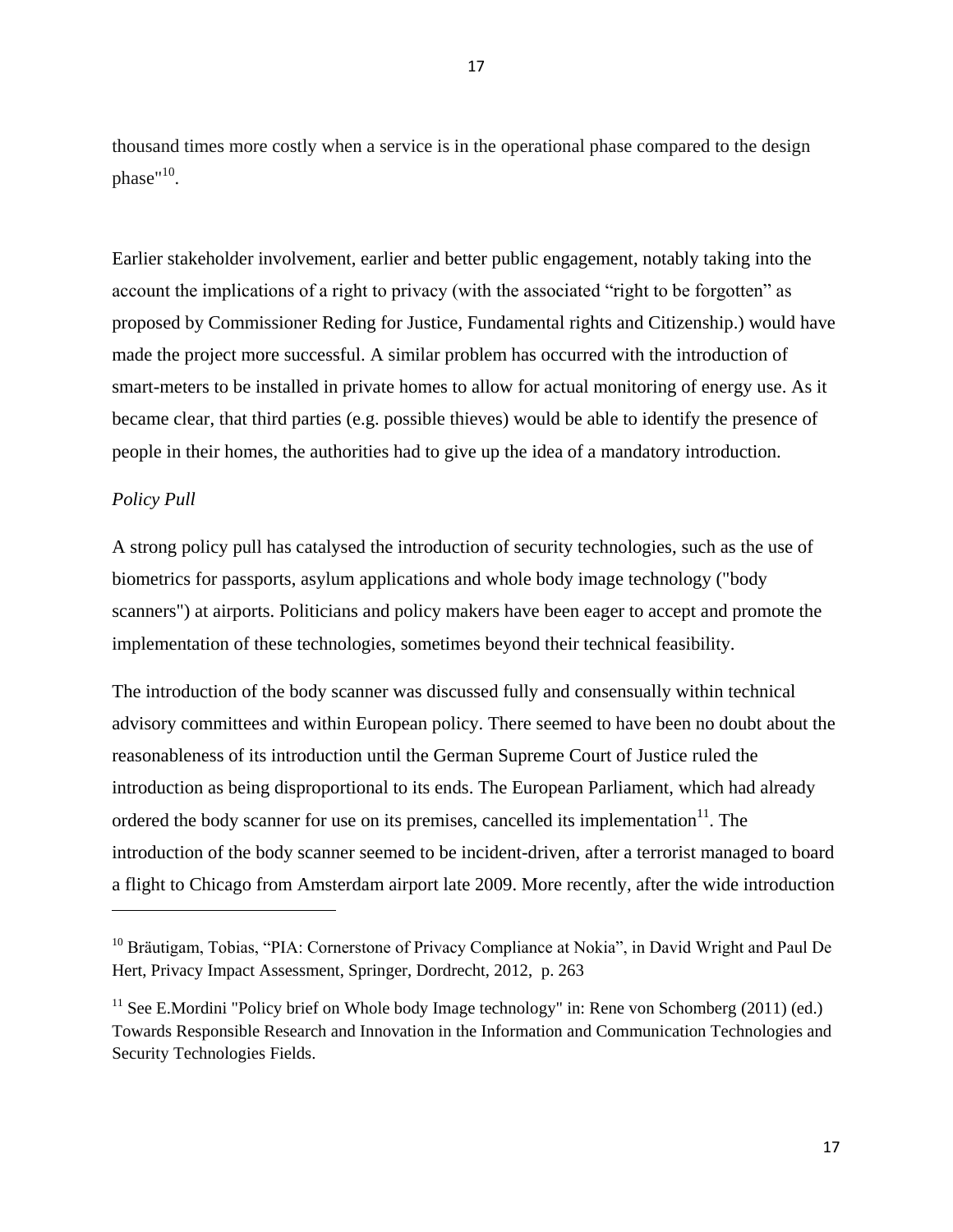of the body scanner at airports in the US, the device has come under attack, as it apparently does not deliver the substantial security gain, or worse can introduce new security threats. The introduction of body scanner at airports in Europe was eventually approved by the European Parliament in 2011, however with substantial requirements: there is no mandatory use for passengers, the body scanner does not make pictures, but rather representations of the body and the representations are not stored. Such requirements could have been anticipated much earlier, if the technology had been guided by proper technology assessments and public scrutiny.

The general assessment problem in this case was how to judge the proportionality of the introduction of this type of technology. The European Commission must deliver general impact assessments on all its major legislative proposals within the framework for better regulation (European Communities, 2006).

The Commission impact assessment follows an integrated approach which was introduced in 2002 (European Communities, 2006). These impact assessments include among others, social, environmental and economic impacts. Thus directives and regulations related to the introduction of security technologies such as biometrics have been subject to such an assessment. Such an analysis should identify whether particular measures, or potential infringement of privacy and data protection, are proportional, and constitute legitimate objection against implementing security technologies. However, the determination of proportionality cannot be fully left to legal experts. One would need to assume normative baselines for acceptable risks or acceptable infringements of privacy rights. These baselines are essentially political and not defined in legislation. Therefore, the baseline should be subject to public debate. As a consequence we find in the EU diverging practices concerning security technologies: biometrics for example is allowed in the Netherlands, for people to enter into public swimming pools, whereas in France it is prohibited. In the Netherlands, biometric passports have been introduced whereby the data are stored in a central data base (this is found to be disproportional in most other Member States of the EU). The risk of failure of biometric estimated by technicians (1 in many millions) has translated in practice to 1 out of 5 passports not being read correctly.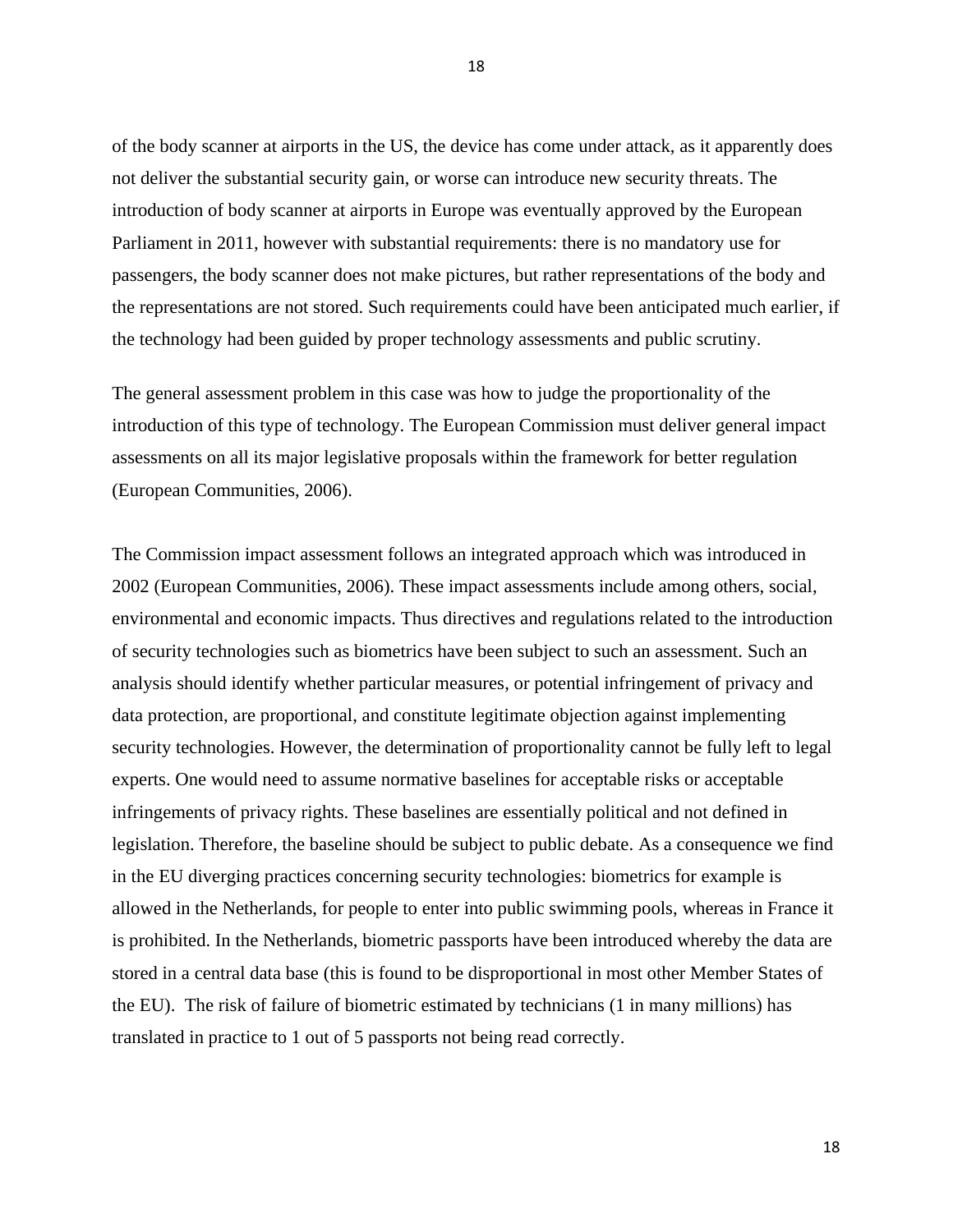## *Lack of precautionary measures and technology foresight*

The report "Late lessons from early warning" (European Environmental Agency, 2002) gives an impressive account of 12 cases, such as benzene, PCBs, hormones as growth promoters and asbestos, the latter for which the European death toll alone is estimated to become 400 000. I will not here elaborate in too much detail on the negative (anticipated or not) consequences of innovation as they are well described by many others, including those in that particular report. Nonetheless, a framework for RRI needs to address these consequences, as well as build on the work of these authors. The lessons learned from these 12 cases mainly relate to decision making under scientific uncertainty and scientific ignorance. However, it also relates to the benefits of innovation by making the appeal to" promote more robust, diverse and adaptable technologies so as to minimise the costs of surprises and maximise the benefits of innovation" (European Environmental Agency, 2002). The authors of the report make the case for channelling innovation into alternative routes, for which for example, the cases of asbestos and halocarbons provide forceful illustrations. Rather than a constraint, the precautionary principle can thus provide an incentive to open up alternative research and development trajectories.

#### **6. A framework for Responsible Research and Innovation**

The following definition for Responsible Research and Innovation is proposed:

Definition: *Responsible Research and Innovation is a transparent, interactive process by which societal actors and innovators become mutually responsive to each other with a view to the (ethical) acceptability, sustainability and societal desirability of the innovation process and its marketable products( in order to allow a proper embedding of scientific and technological advances in our society).*

There is a significant time lag (this can be several decades) between the occurrence of technical inventions (or planned promising research) and the eventual marketing of products resulting from RTD and innovation processes. The societal impacts of scientific and technological advances are difficult to predict. Even major technological advances such as the use of the internet and the partial failure of the introduction of GMOs in Europe have not been anticipated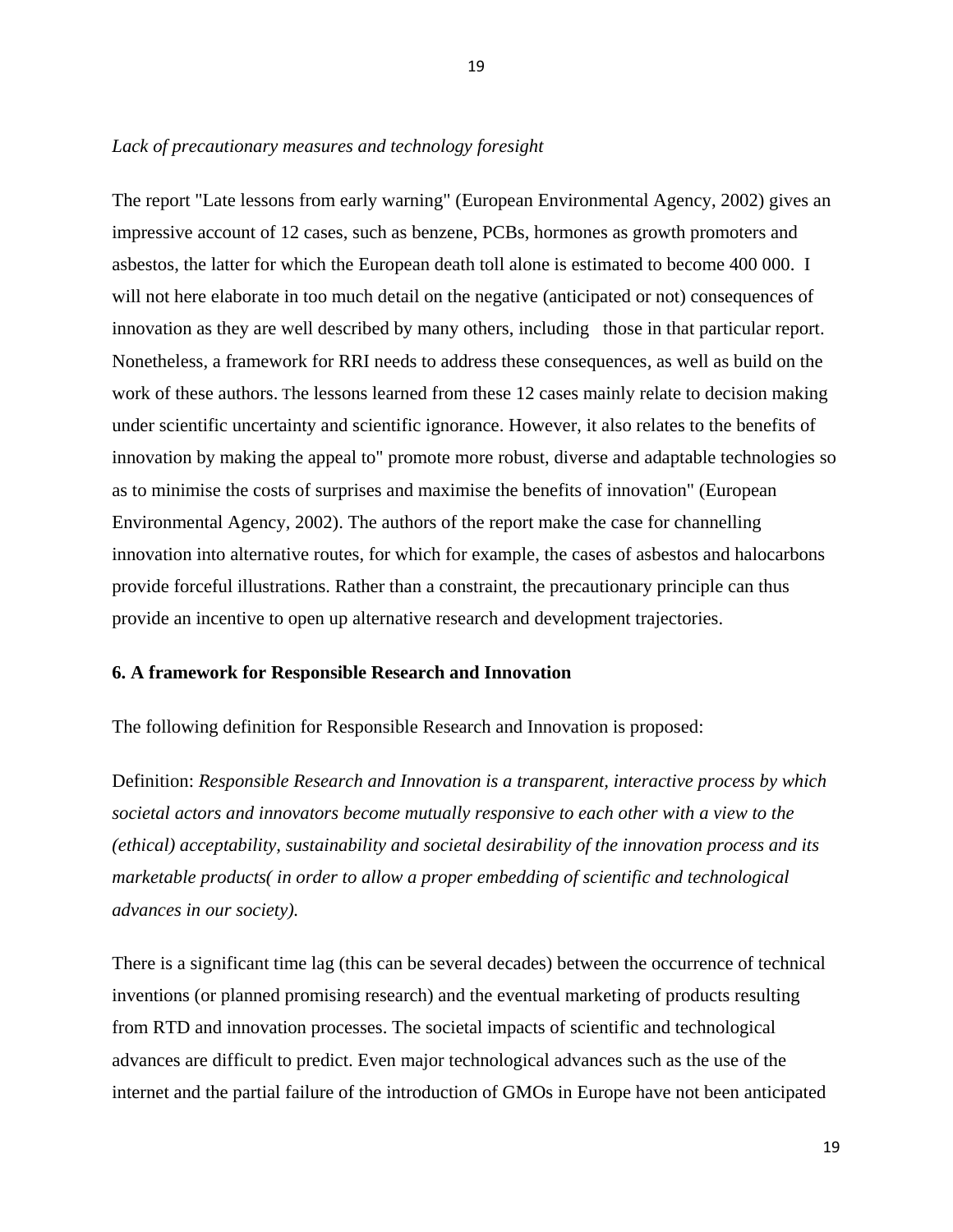by governing bodies. Early societal intervention in the Research and Innovation process can help avoid technologies failing to embed in society and / or help that their positive and negative impacts are better governed and exploited at a much earlier stage. Two interrelated dimensions can be identified: the *product* dimension, capturing products in terms of overarching and specific normative anchor points (see discussion above) and a *process* dimension reflecting a deliberative democracy.

The normative anchor points should be reflected in the product dimension. They should be:

(*Ethically) acceptable*: in an EU context this refers to a mandatory compliance with the fundamental values of the EU charter on fundamental rights [right for privacy etc.] and the safety protection level set by the EU. This may sound obvious, but the practice of implementing ICT technologies has already demonstrated in various cases that the fundamental right for privacy and data protection can and has been neglected. It also refers to the "safety" of products in terms of *acceptable* risks. It goes without saying that ongoing risk assessments are part of the procedure towards acceptable products when safety issues are concerned. However, the issue of safety should be taken in a broader perspective. The United Kingdom's largest public funder of basic innovation research, the Engineering and Physical Science and Research Council asked applicants to report the wider implications and potential risk (environmental, health, societal and ethical) associated with their proposed research in the area of nanosciences (Owen and Goldberg 2010). This highlighted the fact that, often, the risks related to new technologies, can neither be quantified nor a normative baseline of acceptability assumed by scientists (acknowledging that any, particular baseline cannot be assumed to represent *the* baseline of societal acceptance).

-*Sustainable*: contributing to the EU's objective of sustainable development. The EU follows the 1997 UN "definition" of sustainable development, consisting of economic, social and environmental dimensions in mutual dependency. This overarching anchor point can become further materialized under the following one:

- *Socially desirable*: "socially desirable" captures the relevant, and more specific normative anchor points of the Treaty on the European Union, such as "Quality of life", "Equality among men and women" etc.(see above). It has to be noted that a systematic inclusion of these anchor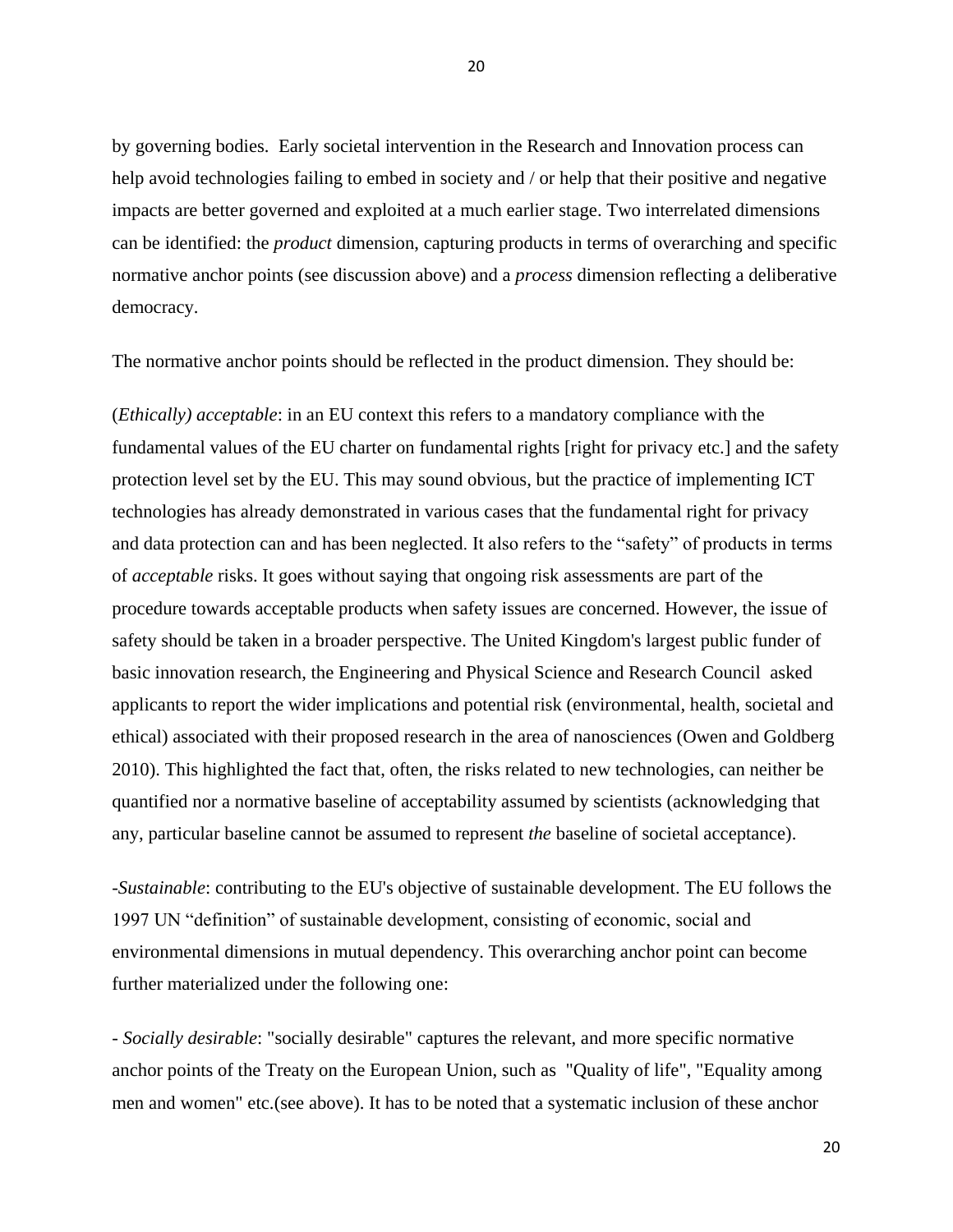points in product development and evaluation would clearly go beyond simple market profitability, although the latter could be a precondition for the products' viability in market competitive economies. However, it would be consistent with the EU treaty to promote such product development through the financing of research and development actions. In other words, at this point, Responsible Research and Innovation would not need any *new* policy guidelines, but simply would require a consistent application of the EU's fundamentals to the research and innovation process reflected in the Treaty on the European Union. Perhaps it has been wrongly assumed that these values could not be considered in the context of research and innovation. Since the Lund Declaration, a process to take into account societal objectives in the form of addressing Grand Challenges has been set in motion.

Responsible Research and Innovation features both a product and process dimension:

#### *Product dimension*:

Products be evaluated and designed with a view to their normative anchor points: high level of protection to the environment and human health, sustainability, and societal desirability.

#### *Process dimension*

The challenge here is to arrive at a more responsive, adaptive and integrated management of the innovation process. A multidisciplinary approach with the involvement of stakeholders and other interested parties should lead to an inclusive innovation process whereby technical innovators become responsive to societal needs and societal actors become co-responsible for the innovation process by a constructive input in terms of defining societal desirable products. The product and process dimension are naturally interrelated. Implementation is enabled by five mechanisms: technology assessment and foresight, application of the precautionary principle, normative / ethical principles to design technology, innovation governance and stakeholder involvement and public engagement.

Table 1(see after references, end of the text), provides a matrix which describes examples of lead questions to be answered by the stakeholder either from a product or process perspective in order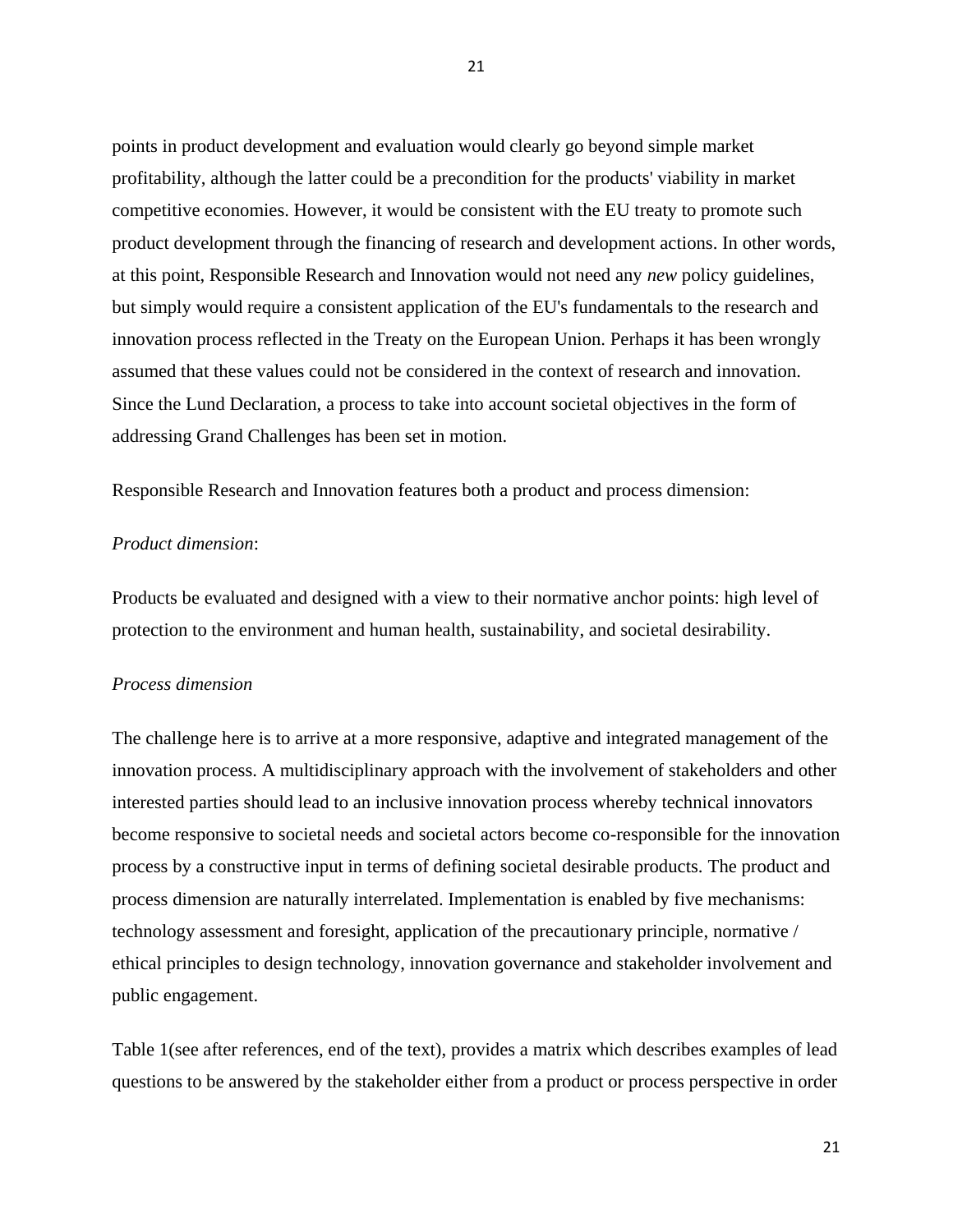to fully implement an RRI scheme (the lead questions with the same colour, represent the alternative emphasis on either the product or process dimension).

*1. Use of Technology Assessment and Technology Foresight*. This is done in order to anticipate positive and negative impacts or, whenever possible, define desirable impacts of research and innovation both in terms of impact on consumers and communities. Setting of research priorities and their anticipated impacts needs to be subject to a societal review. This implies broadening the review of research proposals beyond scientific excellence and including societal impacts<sup>12</sup>. Specific Technology Assessment methods also help to identify societal desirable products by addressing the normative anchor points throughout their development. Methodologies to further "script" the future expected impacts of research should be developed (Den Boer, Rip and Speller, 2009). A good example exists in the field of synthetic biology by Marc Bedau et al*.* (2009). They have identified six key checkpoints in protocell development (e.g. cells produced from nonliving components by means of synthetic biology) in which particular attention should be given to specific ethical, social and regulatory issues, and made ten recommendations for responsible protocell science that are tied to the achievement of these checkpoints.

Technology Assessment and Technology Foresight can reduce the human cost of trial and error and take advantage of a societal learning process of stakeholders and technical innovators. It creates a possibility for anticipatory governance. This should ultimately lead to products which are (more) societal robust.

## *2. Application of Precautionary Principle*

 $\overline{\phantom{a}}$ 

The precautionary principle is embedded in EU law and applies especially within EU product authorization procedures (e.g. REACH, GMO directives etc.). The precautionary principle works as an incentive to make safe and sustainable products and allows governmental bodies to

 $12$  The Netherlands Organisation for Scientific Research (NWO) has developed a research funding programme on Responsible Innovation under which research proposals are subject to a review in terms of societal relevance. See: http://www.nwo.nl/nwohome.nsf/pages/NWOA\_7E2EZG\_Eng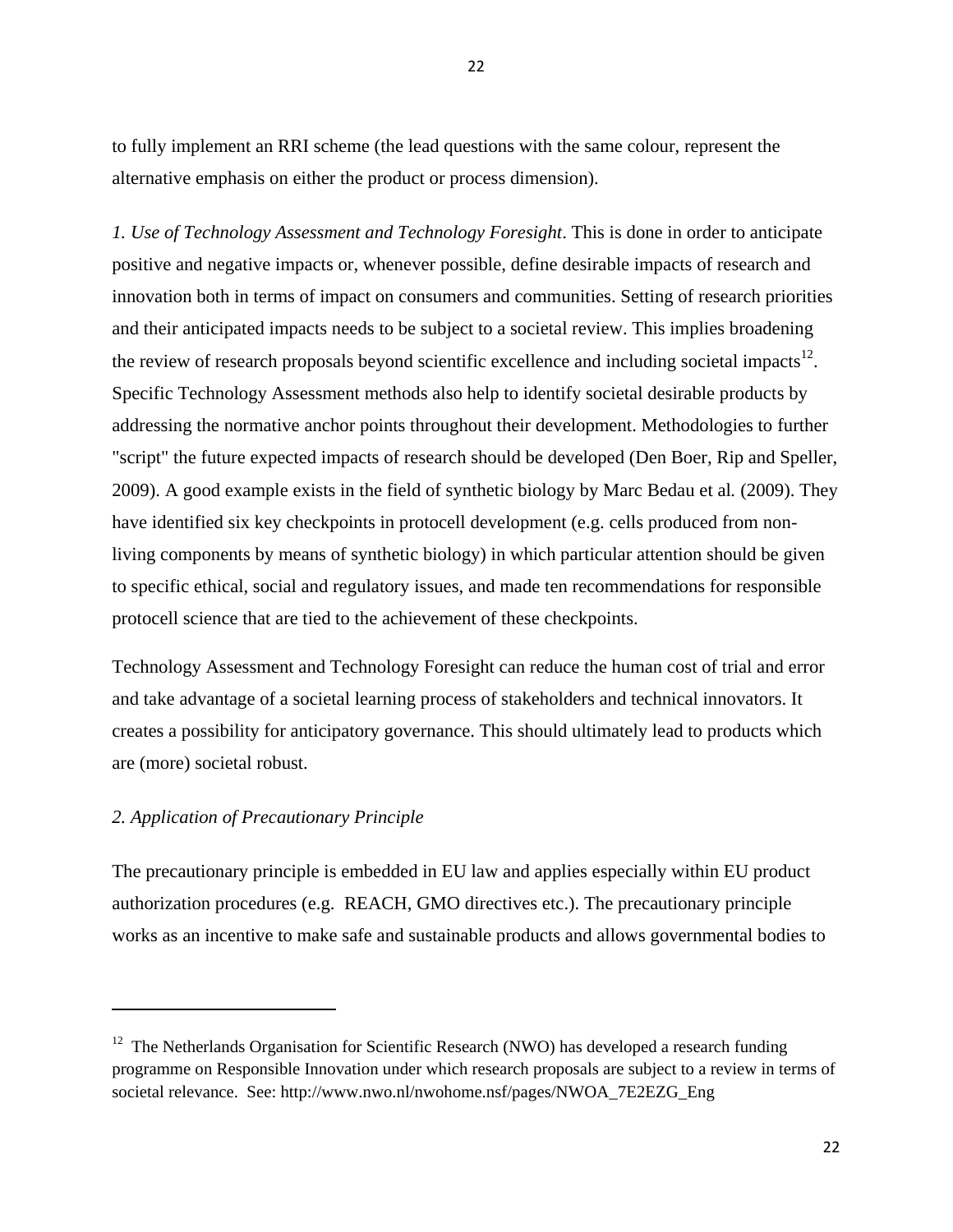intervene with risk management decisions (such as temporary licensing, case by case decision making etc.) whenever necessary, in order to avoid negative impacts.

The responsible development of new technologies must be viewed in its historical context. Some governance principles have been inherited from previous cases: this is particularly notable for the application of the precautionary principle to new fields such as that of nanosciences and nanotechnologies. The precautionary principle is firmly embedded in European policy, and is enshrined in the 1992 Maastricht Treaty as one of the three principles upon which all environmental policy is based. It has been progressively applied to other fields of policy, including food safety, trade and research.

The principle runs through legislation for example in the 'No data, no market' principle of the REACH directive for chemical substances, or the pre-market reviews required by the Novel Foods regulation as well as the directive on the deliberate release of GMOs into the environment. More generally, within the context of the general principles and requirements of European food law it is acknowledged that "scientific risk assessment alone cannot provide the full basis for risk management decisions"(European Commission, 2002) – leaving open the possibility of risk management decision making partly based on ethical principles or particular consumer interests.

In the European Commission's Recommendation on a Code of Conduct for Nanosciences and Nanotechnologies Research, the principle appears in the call for risk assessment before any public funding of research (a strategy currently applied in the 7th Framework Programme for research). Rather than stifling research and innovation, the precautionary principle acts within the Code of Conduct as a focus for action, in that it calls for funding for the development of risk methodologies, the execution of risk research, and the active identification of knowledge gaps.

#### *3. Innovation governance*

## a. Multistakeholder involvement

Multistakeholder involment in RRI- projects should bring together actors from industry, civil society and research to jointly define an implementation plan for the responsible development of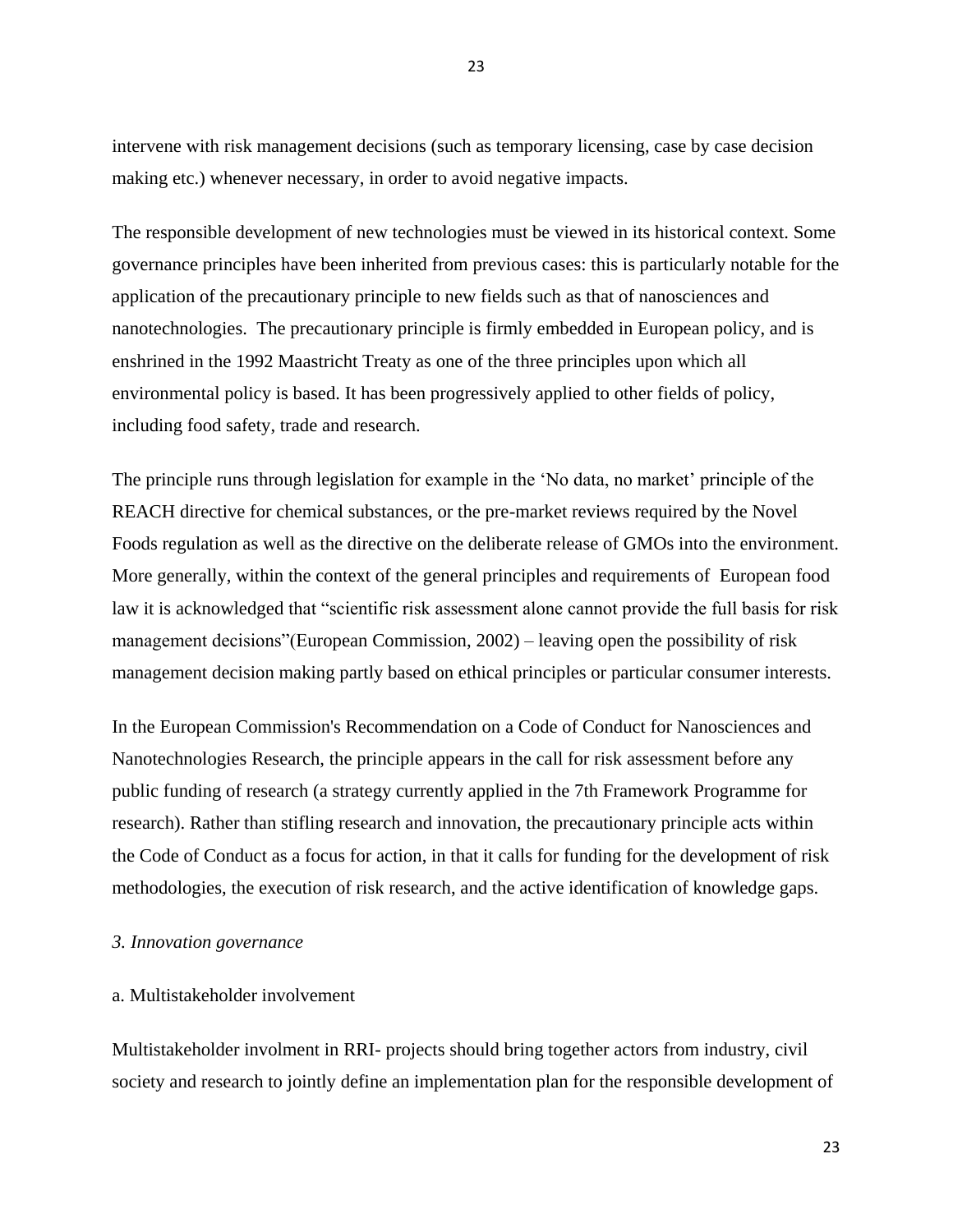a particular product to be developed within a specific research/innovation field, such as information and communication technology or nanotechnology. Responsible innovation should be materialised in terms of the research and innovation process as well as in terms of (product) outcomes. The advantage is that actors cannot exclusively focus on particular aspects (for instance, civil society organizations addressing only the risk aspects) but have to take a position on all aspects of innovation process as such. Thus allowing a process to go beyond risk governance and move to innovation governance. The company BASF, for example, has established a dialogue forum with civil society organizations and also developed a code of conduct for the development of new products $^{13}$ 

## b. Use of codes of conduct

 $\overline{\phantom{a}}$ 

Codes of Conduct, in contrast to regulatory interventions, allow a constructive steering of the innovation process. They enable the establishment of a proactive scientific community which identifies and reports to public authorities on risks and benefits at an early stage. Codes of Conduct are particular useful when risks are uncertain and when there is uncertain ground for legislative action (nanotechnology for example). Codes of Conduct also help to identify knowledge gaps and direct research funds towards societal objectives.

Policy development treads a fine line: governments should not make the mistake of responding too early to a technology, and failing to adequately address its nature, or of acting too late, and thereby missing the opportunity to intervene. A good governance approach, then, might be one which allows flexibility in responding to new developments (Owen et al, this volume). After a regulatory review in 2008, the European Commission came to the conclusion that there is no immediate need for new legislation on nanotechnology, and that adequate responses can be developed – especially with regard to risk assessment – by adapting existing legislation.

<sup>&</sup>lt;sup>13</sup> In the BASF Dialogueforum Nano representatives of environmental and consumer organisations, trade unions, scientific institutes and churches (Civil Society Organisations / Non Governmental Organisations) work together with employees of the chemical company BASF SE on various issues related to the subject of nanotechnologies. See for a recent report: http://www.risiko-dialog.ch/component/content/article/507 basf-dialogueforum-nano-final-report-2009-2010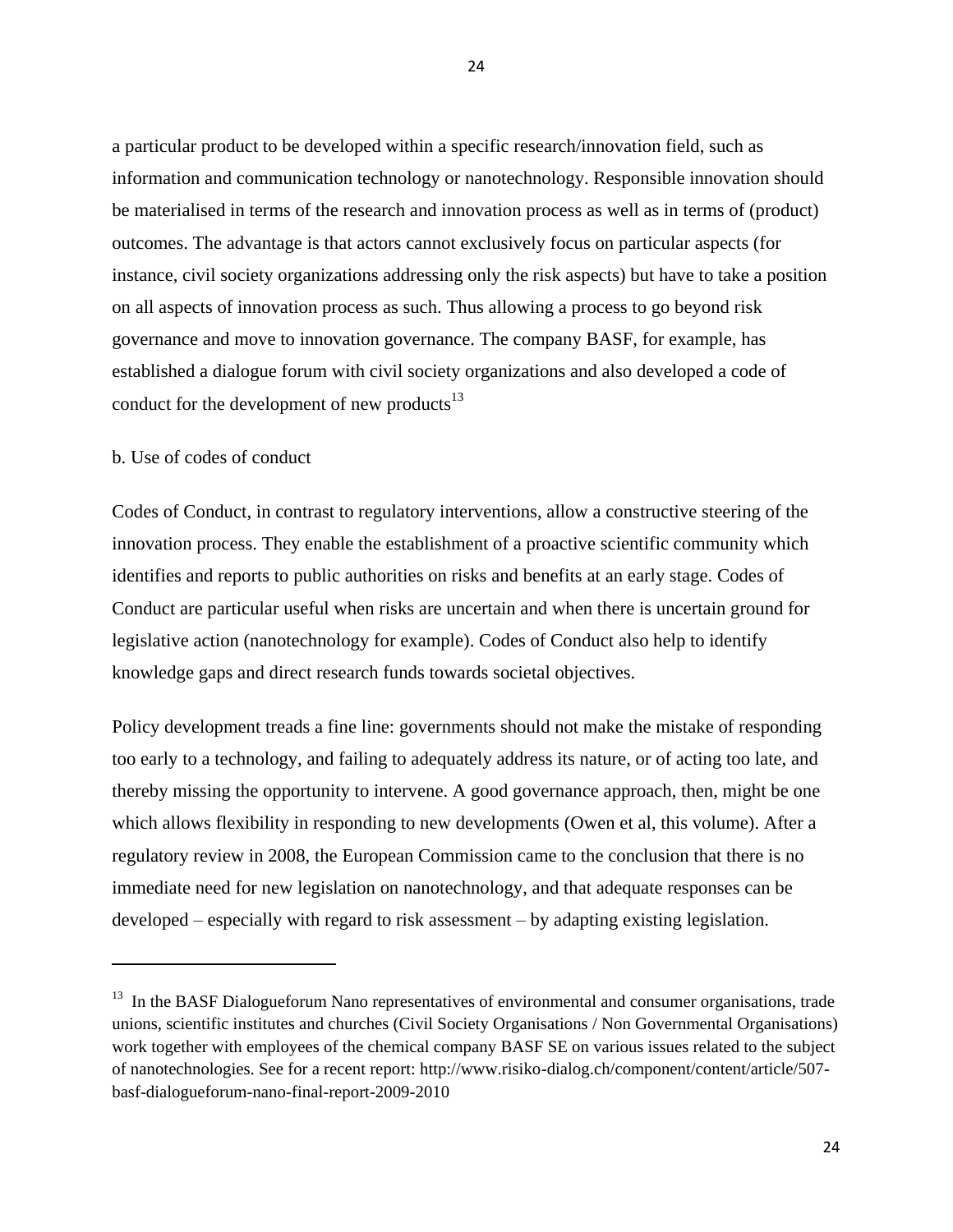In the absence of a clear consensus on definitions, the preparation of new nano-specific measures will be difficult and although there continues to be significant scientific uncertainty on the nature of the risks involved, good governance will have to go beyond policy making that focuses only on legislative action. The power of governments is arguably limited by their dependence on the insights and cooperation of societal actors when it comes to the governance of new technologies: the development of a code of conduct, then, is one of their few options for intervening in a timely and responsible manner. The European Commission states in the second implementation report on the action plan for Nanotechnologies that "its effective implementation requires an efficient structure and coordination, and regular consultation with the Member States and all stakeholders" (Commission of the European Communities, 2009).Similarly, legislators are dependent on scientists' proactive involvement in communicating possible risks of nanomaterials, and must steer clear of any legislative actions which might restrict scientific communication and reporting on risk. The ideal is a situation in which all the actors involved communicate and collaborate. The philosophy behind the European Commission's code of conduct, then, is precisely to support and promote active and inclusive governance and communication. It assigns responsibilities to actors beyond governments, and promotes these actors' active involvement against the backdrop of a set of basic and widely shared principles of governance and ethics. Through codes of conduct, governments can allocate tasks and roles to all actors involved in technological development, thereby organising collective responsibility for the field (Von Schomberg, 2007). Similarly, Mantovani and Porcari (2010) propose a governance plan which both makes use of existing governance structures and suggests new ones, as well as proposing how they should relate to each other.

The European Commission recommendation on a Code of Conduct views Member States of the European Union as responsible actors, and invites them to use the Code as an instrument to encourage dialogue amongst "policy makers, researchers, industry, ethics committees, civil society organisations and society at large"(recommendation number 8 to Member States, cited on page 6 of the Commission's recommendation) , as well as to share experiences and to review the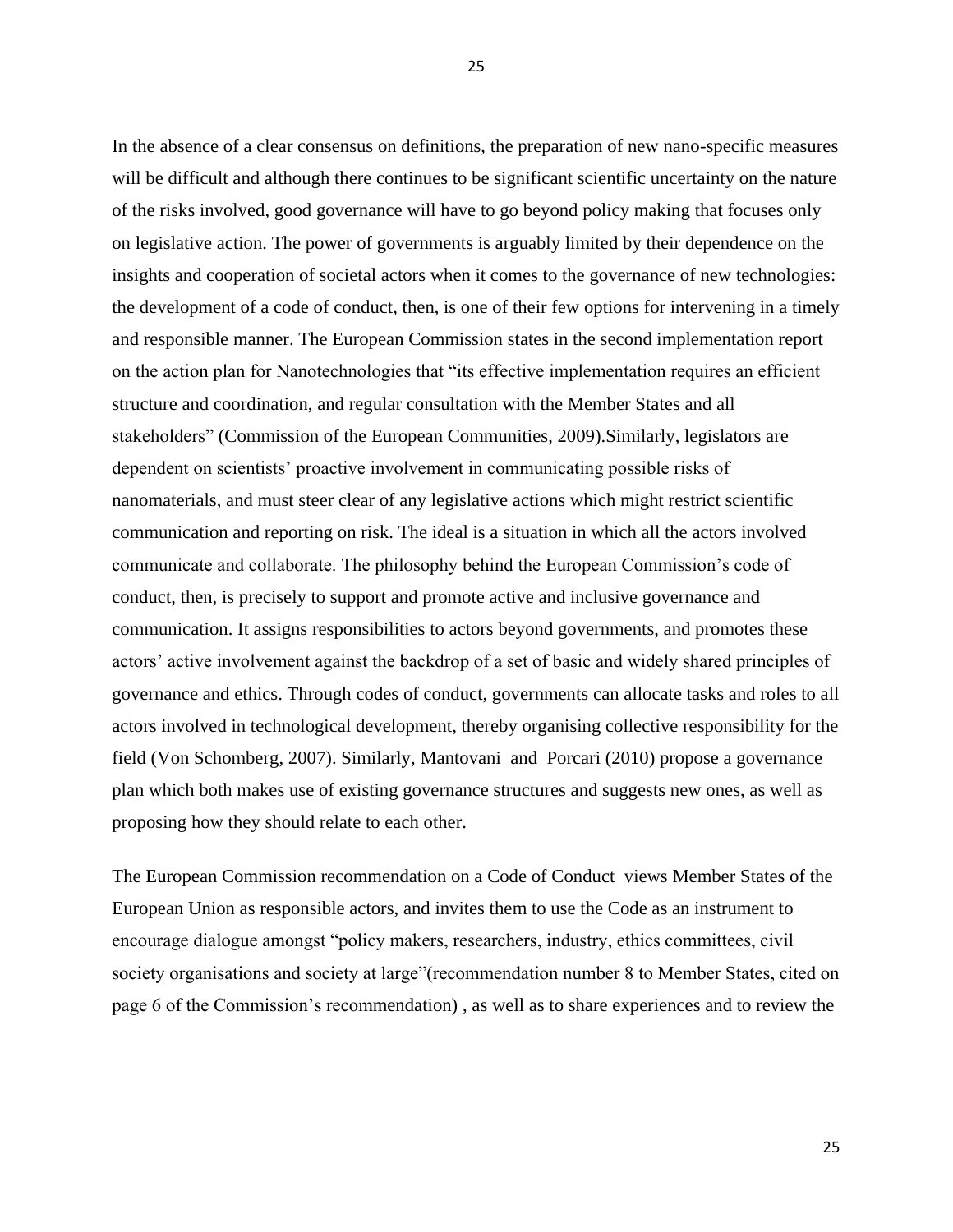Code at European level on a biannual basis. It should be considered that such Codes of Conduct would in the future extend their scope beyond research and also address the innovation process.<sup>14</sup>

c. Adoption of standards, certification and self-regulation

The adoption of standards and even "definitions" are fundamental requirements to allow for responsible development. The outstanding adoption of a definition for nanoparticles, for example makes legislation and adequate labelling practices difficult, if not impossible. Bush (2010) notes that the use of standards, certifications and accreditations constitute a new form of governance which progressively has replaced and transmuted positive law, as a product of the state, with its market equivalent. Although this form of governance is in need of improvement, we unavoidably have to make productive use of it, as the flood of products and processes coming on to the market will not be manageable through governmental bodies and agencies alone. Yet, the perception and working practice of these standards is significant. In 2005, it was claimed that the EU had forced local authorities to remove see-saws from children's playgrounds. No such EU measures were taken. Some standards were set by the European Committee for Standardisation (CEN), a voluntary organisation made of national standards bodies. CEN sought to limit the height from which children could fall, by specifying the maximum height for seats and stands, and by setting standards for hand supports and footrests. Manufacturers could choose to follow these standards, which carried the advantage of being able to export across Europe, instead of having to apply for certification in each country (European Communities, 2006).

The area of data- and privacy protection in the context of the use of ICT and security technologies should also be impacted by forms of self-regulation and standard setting. Data controllers based at operators need to provide accountability, which can be termed as a form of verifiable responsibility (Guagnin, Hempel and Ilten, 2011). The involvement of third parties which can implement, minimally, a transparent verification practice will be crucial. In other fields, the whole certification can be carried out by a third party. For example, in 1996, the

 $\overline{a}$ 

 $14$  The European Project NANOCODE makes this point concerning nanosciences and nanotechnologies, see: http://www.nanocode.eu/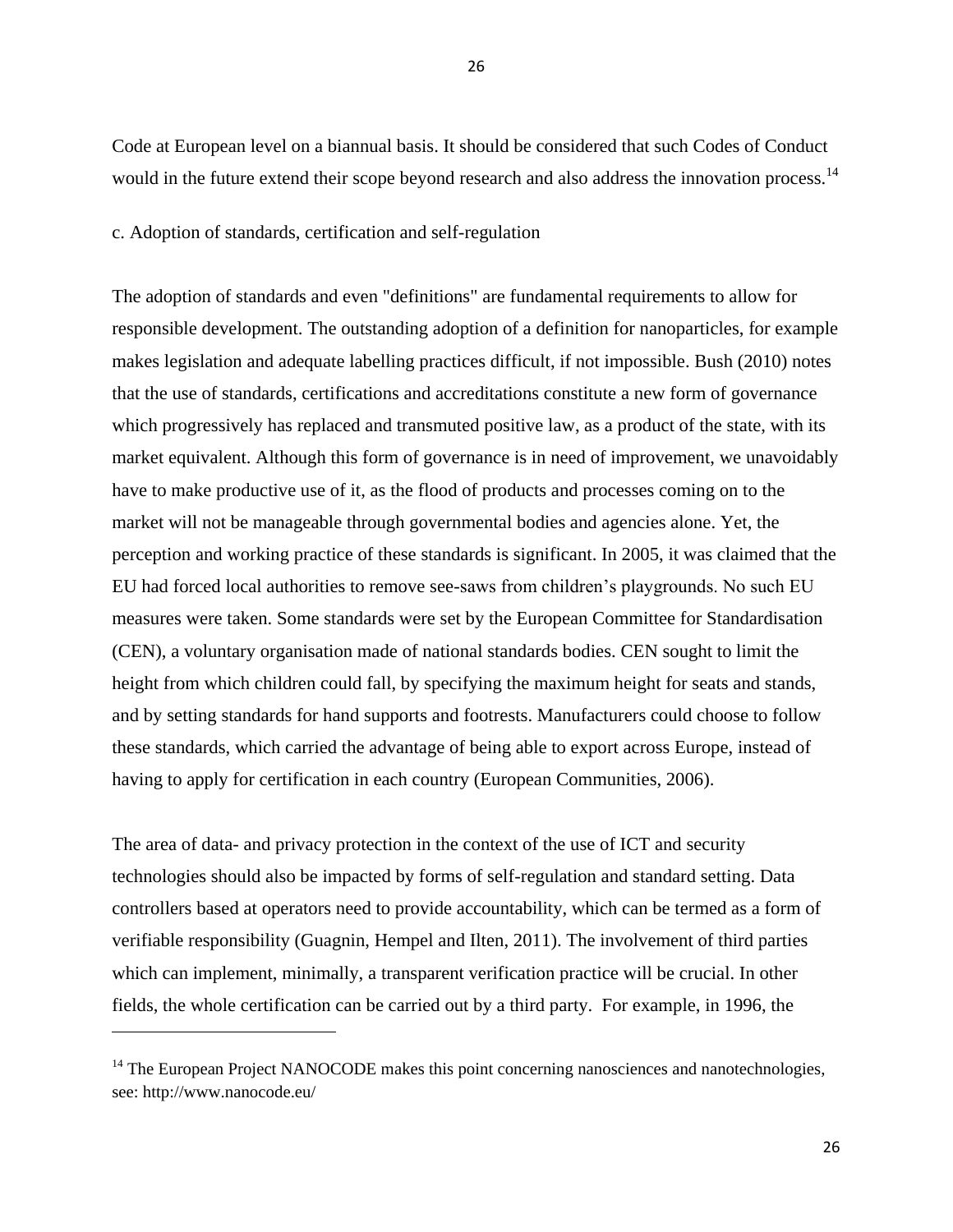World Wildlife Fund (WWF) and Unilever joined forces and collectively constructed a longterm programme for sustainable fisheries. They founded an *independent* non-profit organisation to foster worldwide fisheries. They also apply "standards of Sustainable Fishing", which is also monitored by independent certifying agencies to control those standards. Standards will also need to reflect particular ethical considerations and go well beyond mere technical safety issues. Currently, the development of new ISO standards for Nanofood might

involve the inclusion of ethical standards (Forsberg, 2010).

# *4. Ethics as a "Design" factor of Technology and increasing social-ethical reflexivity in research practices*

Ethics should not be seen as being only a constraint of technological advances. Incorporating ethical principles in the design process of technology can lead to well accepted technological advances. As discussed above, in Europe, the employment of Body Imaging Technology at Airports has for example raised constitutional concerns in Germany. It has been questioned whether the introduction is proportional to the objectives being pursued. The introduction of a "smart meter" at the homes of people in the Netherlands to allow for detection of and optimisation of energy use, was rejected on privacy grounds, as it might have allowed third parties to monitor whether people are actually in their homes. These concerns could have been avoided if societal actors had been involved in the design of technology early on. "Privacy by design" has become a good counter example in the field of ICT, by which technology is designed with a view to taking privacy into account as a design principle of the technology itself. Yet, practicing it is still rare. The European project  $ETICA<sup>15</sup>$  has recommended the introduction of specific governance structures for emerging (ICT) technologies in this regard.

Recently "Midstream Modulation"(Fisher et al., 2006; Fisher, 2007, Fisher and Rip, this volume) has emerged as a promising approach to increase social-ethical reflexivity within research practices. In the form of laboratory engagement practices, social scientists and ethicists are

 $\overline{\phantom{a}}$ 

<sup>15</sup> See: http://www.etica-project.eu/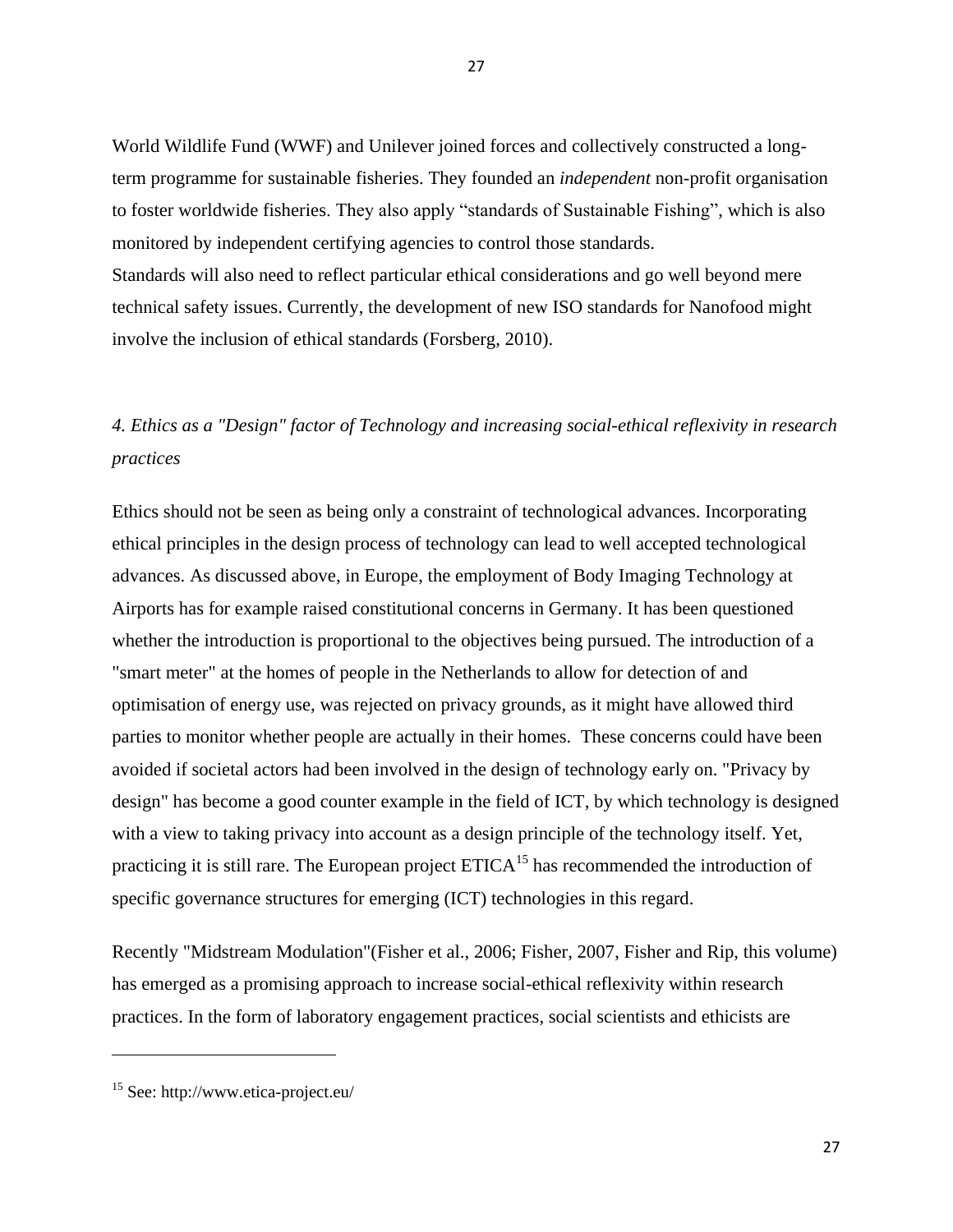embedded in research teams of natural scientists. The embedded social scientist engages natural scientists in the wider impact of their work, while doing research in the laboratories. Reports from these practices could feed into schemes on responsible research and innovation.

# *5. Deliberative mechanisms for allowing feedback with policymakers: devising models for responsible governance and public engagement/public debate*

Continuous feedback from information generated in Technology Assessment, Technology Foresight and demonstration projects to policy makers could allow for a productive innovation cycle. Knowledge assessment procedures should be developed in order to allow assessment of the quality of information within the policy process, especially in areas in which scientific assessments contradict each other or in the case of serious knowledge gaps. (The EC practises this partly with its impact assessments for legislative actions). Knowledge assessment could integrate distinct approaches of cost-benefit analysis and environmental and sustainability impact assessments. In short: models of responsible governance should be devised which allocate roles of responsibility to all actors involved in the innovation process. Ideally, this should lead to a situation in which actors can resolve conflicts and go beyond their traditional roles: companies addressing the benefits and Non-Governmental Organisations the risks. Co-responsibility implies here that actors have to become mutually responsive, thus companies adopting a perspective going beyond immediate market competiveness and NGOs reflecting on the constructive role of new technologies for sustainable product development. In this context, Technology Assessment, as practised, for example, by the Dutch Rathenau Institute, can take up the function of "seducing actors to get involved and act"(Van Est, 2010).*"*

On-going public debate and monitoring of public opinion is needed for the legitimacy of research funding and particular scientific and technological advances. Continuous public platforms should replace one-off public engagement activities (Sykes and Macnaghten, this volume) with a particular technology and, ideally, a link with the policy process should be established. The function of public debate in viable democracies includes enabling policy makers to exercise agenda and priority setting. Public debate, ideally, should have a moderating impact on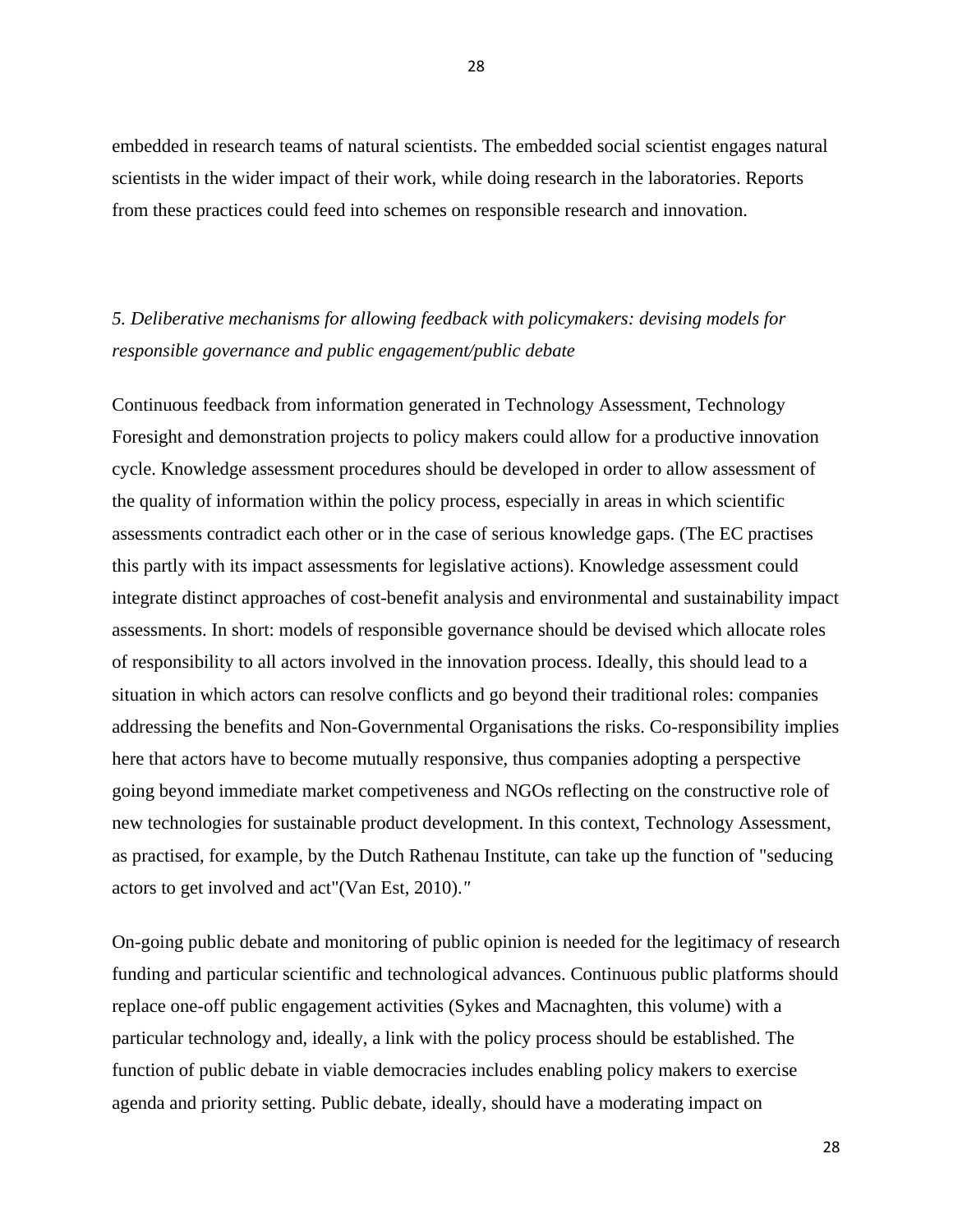"Technology Push" and "Policy Pull" of new technologies which sometime unavoidably may occur.

## **7. Outlook**

Responsible Research and Innovation need to be addressed by various actors and institutions.

Institutionally some progress in under way at the level of programmes of Research Councils. As an positive counterexample to the "You cut" initiative of the American senator a noteworthy experiment with which, through a process of public deliberation, reflected on the purposes of research and used this reflection to frame a research funding call in the area of nanotechnology for medicine and healthcare (Jones, 2008). The public dialogues provided a clear steer about the relative priorities of six potential application areas of nanotechnology for healthcare, informing and shaping the nature of the funding call itself, such that it could respond better to social values (for more detail see Sykes and Macnaghten, this volume). One can imagine further initiatives to have citizens shape calls for research proposals.

The most crucial advancement of RRI will be dependent on the willingness of stakeholders to work together toward social desirable products. Up till now, the examples of industry-NGO cooperation has been primarily limited to addressing the risks, e.g. the negative aspects of products. Under the European  $7<sup>th</sup>$  Framework Programme for Research and Innovation, the 2013 Science in Society Workprogramme provides an opportunity for a "demonstration project" incentivizing actors from industry, civil society and research institutions to "jointly define an implementation plan for the responsible development of a particular product to be developed within a specific research and innovation field". Responsible Research and Innovation should be shown in terms of the product development process (such as stakeholder involvement, etc.) and the quality of the final product (complying with, among other standards, those relating to sustainability and ethics).

Furthermore, further institutionalizations of technology foresight and technology assessments are necessary within the legislative process. At the European level, now impact assessments have been made mandatory, an opportunity arises to make better and systematic use of assessments. I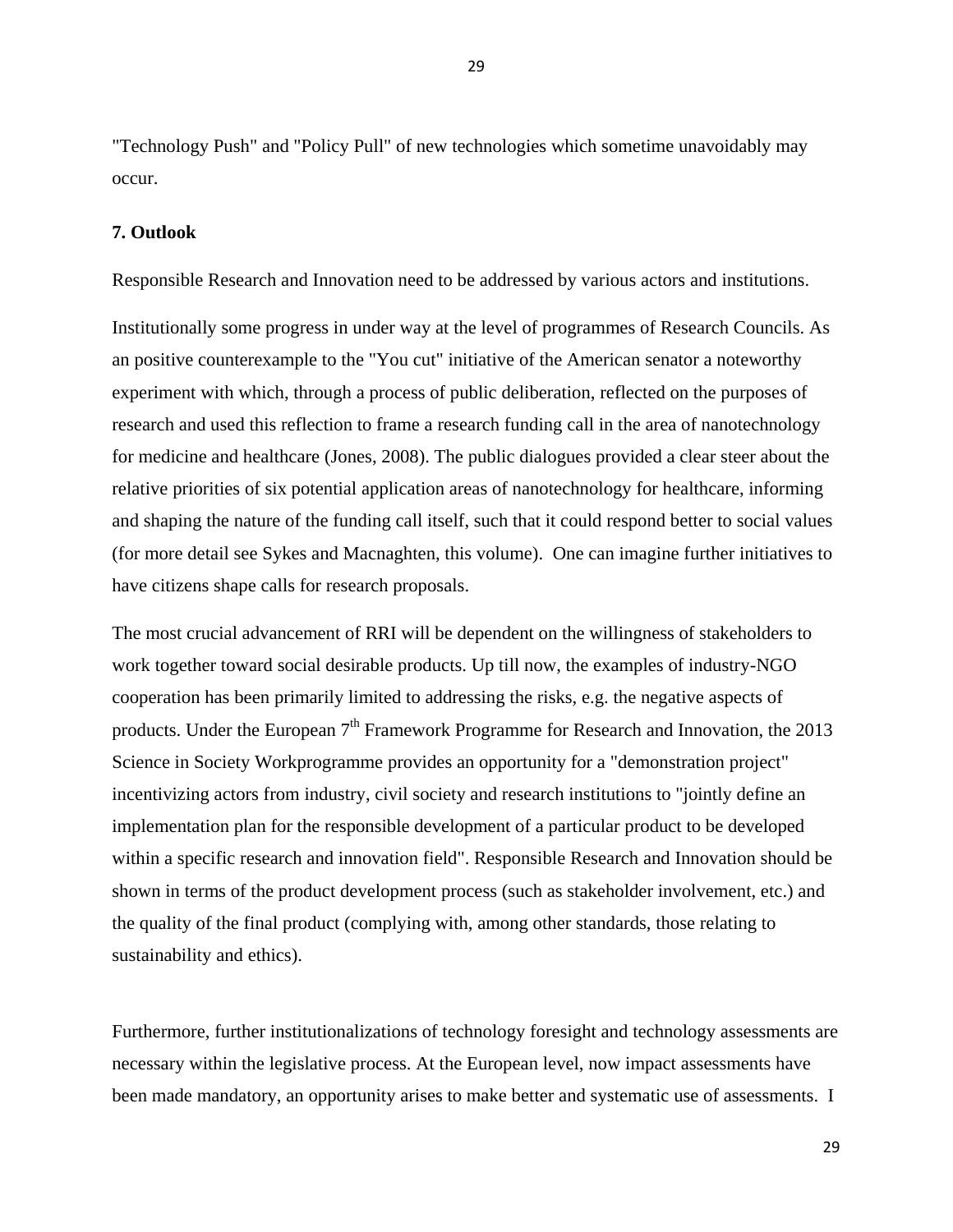have argued that we have to go beyond assessing research and innovation beyond their economic impacts. Bozeman and Sarewitz (2011) have proposed a framework for a new approach to assessing the capacity of research programs to achieve social goals. The further development of such frameworks are badly needed as the promises of scientist to address social objectives (regularly leading to a "hype" and corresponding increased levels of research funding) while developing their research is often sharply contrasted with the actual outcomes.

Internationally, a global perspective needs to be developed. Diverging ethical standards at the international level and "ethics-free" zones pose challenges to the introduction of RRI at the global level. Ozolina et al (2012) have recently addressed the challenges RRI faces at the global level and advocate to advance an international framework for RRI by means of multilateral dialogue.

All these initiatives may well help us to address socio-economic concerns around research and innovation processes, without formally introducing a fourth hurdle. Instead of a "hurdle", RRI should become a research and innovation 'design' strategy which drives innovation and gives some "steer" towards achieving societal desirable goals.

## **References**

Bush, Lawrence (2010) "Standards, Law and Governance" in *Journal of Rural Social Sciences* 25 (3), pp56-78

Bedau, Mark., Emily C. Parke, Uwe Tangen and Brigitte Hantsche-Tangen (2009) *Social and ethical checkpoints for bottom-up synthetic biology, or protocells,* Syst Synth Biol (2009) 3:65– 75

Bozeman, Barry, Daniel Sarewitz (2011) "Public Value Mapping and Science Policy Evaluation" in: *Minerva* 49. p,1

Bräutigam, Tobias (2012) "PIA: Cornerstone of Privacy Compliance at Nokia", in David Wright and Paul De Hert, *Privacy Impact Assessment*, Springer, Dordrecht, 2012, p. 263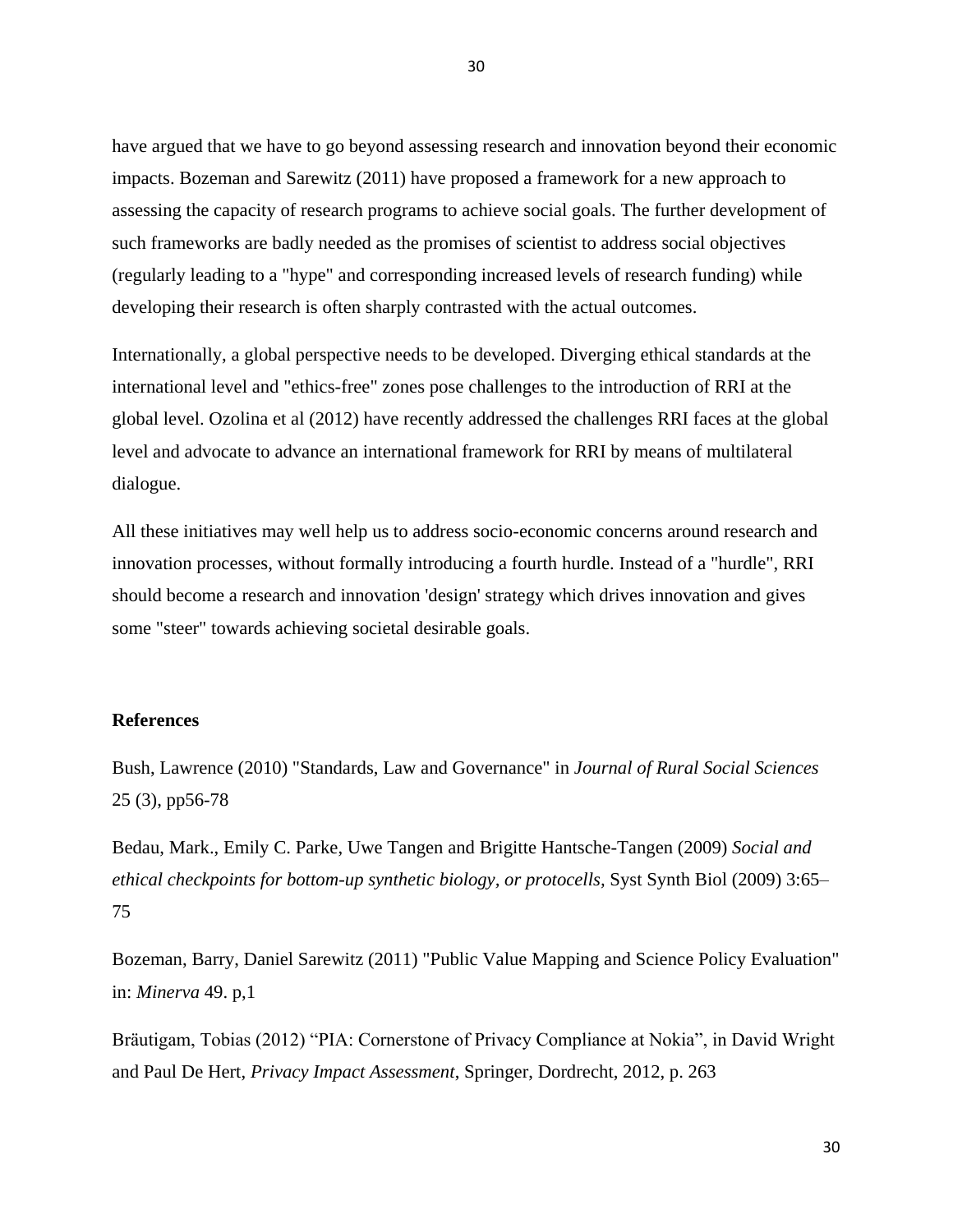Capitoline Museum (2012), *Lux in Arcana, The Vatican secret archives reveals itself*. Exihibtion in Rome, March 2012-September 2012.

Commission of the European Communities (2009) *Communication from the commission to the council, the European Parliament and the European Economic and Social Committee. Nanosciences and Nanotechnologies: An action plan for Europe 2005-2009. Second Implementation Report 2007-2009***,** Brussels, 29.10.2009, COM (2009) 607 final (citation on page 10).

Commission of the European Communities (2008) *Commission Recommendation of 7 February 2008, on a code of conduct for responsible nanosciences and nanotechnologies research,* 7 February 2008

Commission of the European Communities (2002). *Regulation (EC) no 178/2002 of the European Parliament and of the Council of 28 January2002 laying down the general principles and requirements of food law, establishing the European Food Safety Authority and laying down procedures in matters of food safety*

European Commission (2010) *Communication from the Commission. Europe 2020. A strategy for smart, sustainable and inclusive growth*. COM(2010) 2020 final (citation op page 3)

European Commission (2011), *Europe 2020 Flagship Initiative Innovation Union, Communication to the European Parliament, the Council, the European Economic Committee, and the Committee of the Regions*. SEC(2010) 1161

European Communities. 2001. Directive 2001/18/EC of the European Parliament and of the Council of 12 March 2001 on the deliberate release into the environment of genetically modified organisms and repealing Council directive 90/220/EEC-Commission Declaration, *Official Journal of the European Communities*, L 106, 17 April 2001

European Communities (2006) *Better Regulation. Simply explained*, Luxembourg: Office for Official Publications of the European Communities, 2006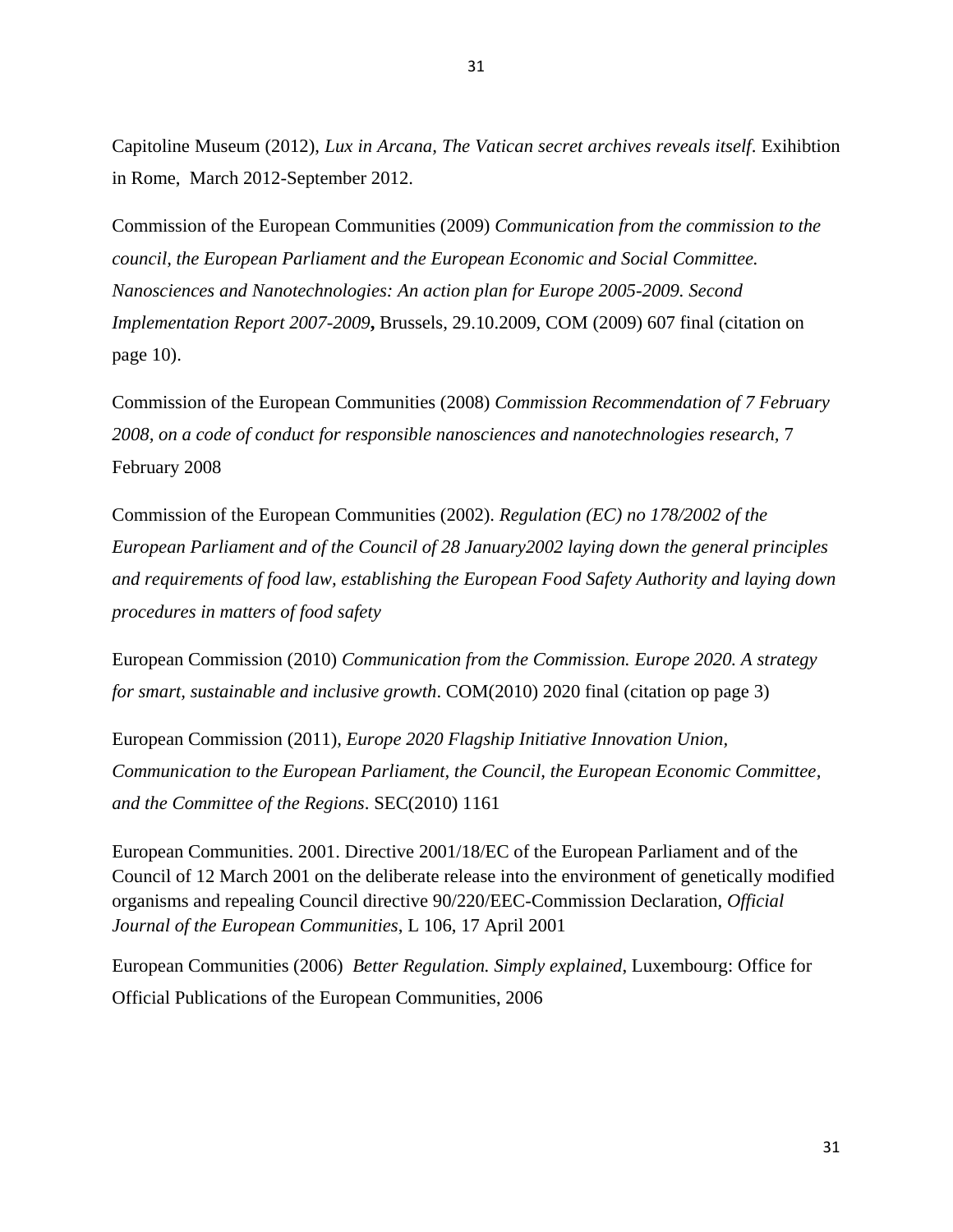European Environmental Agency (2002). *The Precautionary Principle in the Twentieth Century: Late Lessons From Early Warnings*. Online available at: http://www.rachel.org/lib/late\_lessons\_from\_early\_warnings.030201.pdf

European Union (2010) 'Consolidated version of the Treaty on European Union ' , *Official Journal of the European Union* , Vol. 53, C83 of 30 March 2010, article 3, p.13

Den Boer, Duncan, Arie Rip and Sylvia Speller (2009) "Scripting possible futures of nanotechnologies: A methodology that enhances reflexivity" in: *Technology in Society* 31 (2009) 295–304

Forsberg, Ellen Marie (2010) "Safe and socially robust development of nanofood through ISO standards?". In Romeo Casabona, C.M., Escajedo San Epifanio, L. and A. Emaldi Cirión (eds.). *Global food security: ethical and legal challenges*. Wageningen Academic Publishers.

Frodeman, Robert and J. Britt Holbrook (2007) ["Science's Social Effects"](http://csid.unt.edu/files/FrodemanHolbrook%20IST.pdf) in: *Issues in Science and Technology, Spring 2007*

Fisher, Erik, Roop L. Mahajan and Carl Mitcham (2006). "Midstream Modulation of Technology: Governance from Within." Bulletin of Science, Technology & Society 26(6): 485- 496.

Fisher, Erik (2007) "Ethnographic Invention: Probing the Capacity of Laboratory Decisions." NanoEthics 1(2): 155-165.

Fisher, Erik CP Slade, D Anderson, B Bozeman (2010) ["The public value of nanotechnology?](http://scholar.google.be/citations?view_op=view_citation&hl=fr&user=Fx72qJ4AAAAJ&cstart=20&citation_for_view=Fx72qJ4AAAAJ:W7OEmFMy1HYC) *Scientometrics* 85 (1), 29-39

Guagnin, Daniel, Leon Hempel, Carla Ilten (2011)" Privacy Practices and the Claim for Accountability" in: Rene von Schomberg (ed.) 2011. *Towards Responsible Research and Innovation in the Information and Communication Technologies and Security Technologies Fields*. Luxembourg: Publication Office of the European Union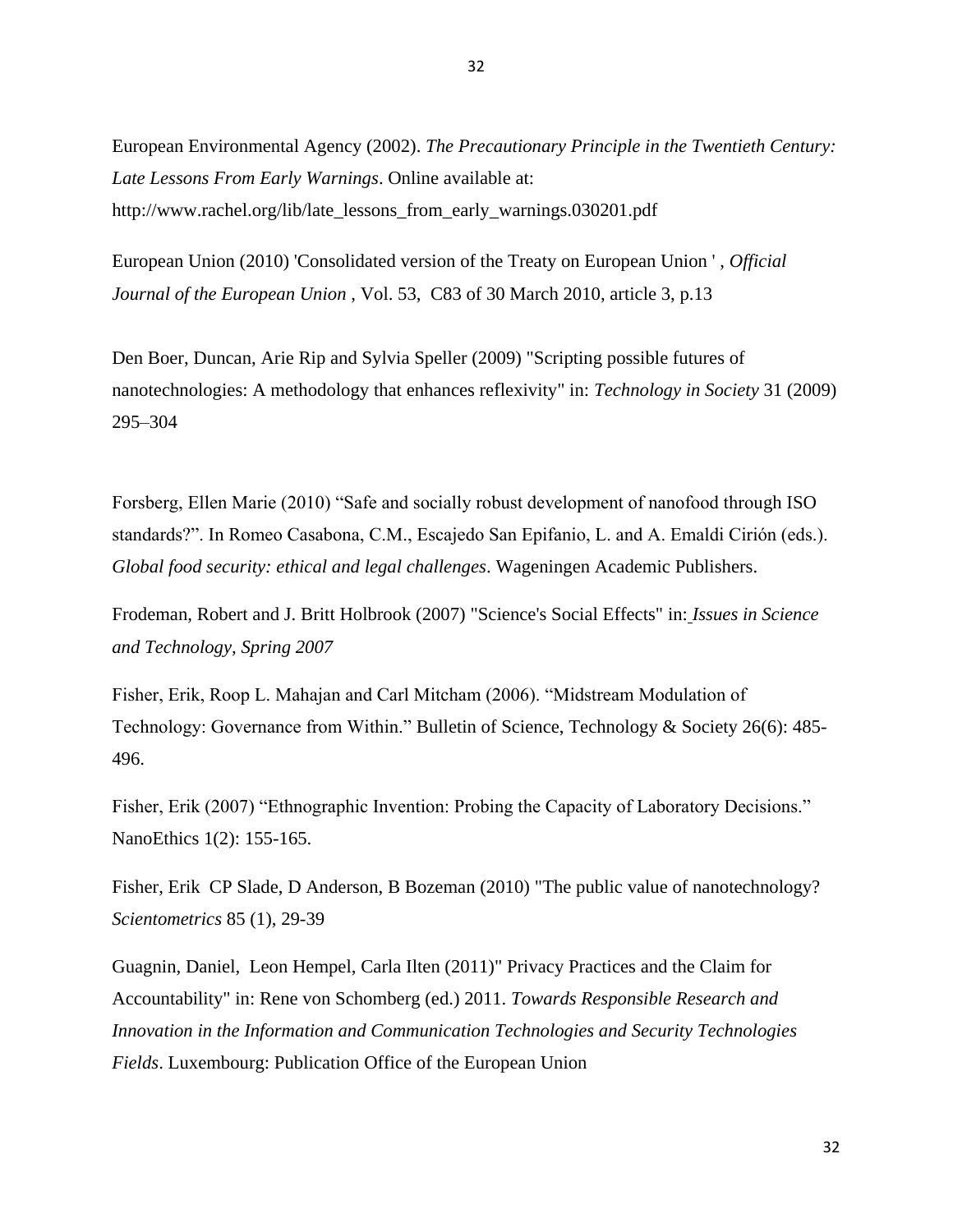Guston, David, Daniel Sarewitz (2001) "Real-time technology assessment" in: *Technology in Society*, 24 (1-2), 93-109

Jones, R. (2008) When it pays to ask the public, in Nature nanotechnology, V. 3: 578579.

Lund Declaration (2009). Conference: New Worlds – New Solutions. Research and Innovation as a Basis for Developing Europe in a Global Context. Lund, Sweden, 7-8 July 2009. Online available at:

[http://www.se2009.eu/polopoly\\_fs/1.8460!menu/standard/file/lund\\_declaration\\_final\\_version\\_9](http://www.se2009.eu/polopoly_fs/1.8460!menu/standard/file/lund_declaration_final_version_9_july.pdf|http:/www.se2009.eu/polopoly_fs/1.8460!menu/standard/file/lund_declaration_final_version_9_july.pdf) [\\_july.pdf|http://www.se2009.eu/polopoly\\_fs/1.8460!menu/standard/file/lund\\_declaration\\_final\\_v](http://www.se2009.eu/polopoly_fs/1.8460!menu/standard/file/lund_declaration_final_version_9_july.pdf|http:/www.se2009.eu/polopoly_fs/1.8460!menu/standard/file/lund_declaration_final_version_9_july.pdf) [ersion\\_9\\_july.pdf](http://www.se2009.eu/polopoly_fs/1.8460!menu/standard/file/lund_declaration_final_version_9_july.pdf|http:/www.se2009.eu/polopoly_fs/1.8460!menu/standard/file/lund_declaration_final_version_9_july.pdf)

Mantovani**,** Elvio and Andrea Porcari (2010). "A governance platform to secure the responsible development of nanotechnologies: the FramingNano Project" in: Von Schomberg, Rene and Sarah Davies (eds.) (2010) *Understanding public debate on nanotechnologies. Options for Framing Public Policy*. Luxembourg: Publication office of the European Union.

Mitcham, Carl and Robert Frodeman (2000) "Beyond the Social Contract Myth: Science should move beyond a contractual relationship with society and join in the quest for the common good." in: *Issue in Science and Technology Online.* Summer 2000

Mordini, Emilio (2011) "Policy brief on Whole body Image technology" in: Rene von Schomberg (2011) (ed.) [Towards Responsible Research and Innovation in the Information and](http://scholar.google.com/scholar?cluster=15893146409445274068&hl=en&oi=scholarr)  [Communication Technologies and Security Technologies Fields.](http://scholar.google.com/scholar?cluster=15893146409445274068&hl=en&oi=scholarr) Luxembourg: Publication office of the European Union.

Passarola- figure adopted from<http://en.wikipedia.org/wiki/Passarola> (accessed at 7 September 2012)

Owen, Richard and Nicola Goldberg (2010) "Responsible Innovation. A pilot study with the UK Engineering and Physical Science and Research Council" in: *Risk Analysis*, Vol 30, Nr 11, page 1699

Ozolina, Zaneta, Carl Mitcham, Doris Schroeder, Emilio Mordini, Paul McCarthy and John Crowley(2012*) Ethical and Regulatory Challenges to Science and Research Policy at the Global*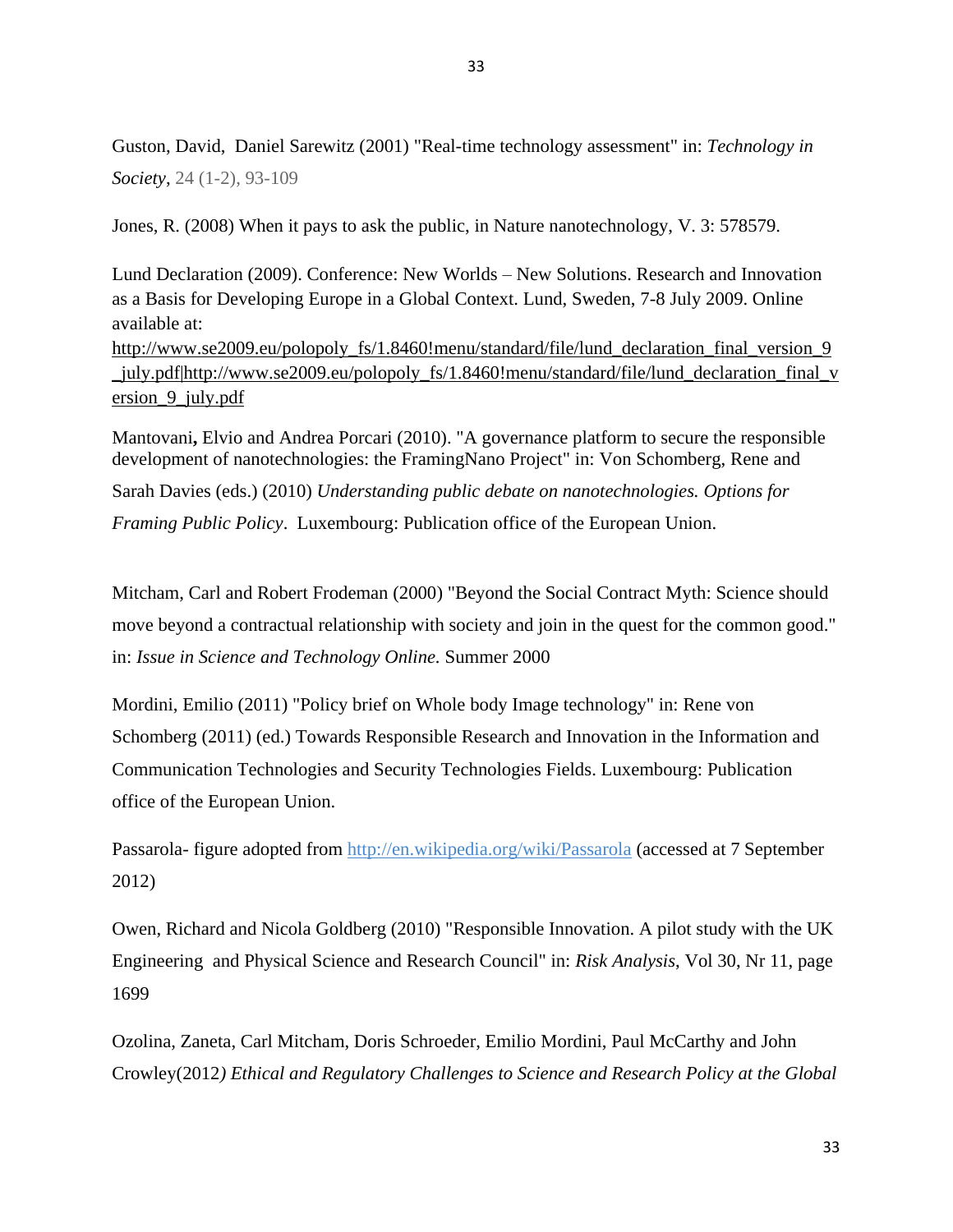*Level*, Expert Group report, Directorate-General for Research and Innovation of the European Commission. Luxembourg: Publication office of the European Union

Paskalev, Vesco (2012). "Can Science tame politics: The collapse of the new GMO Regime in the EU" in*: European Journal of Risk Regulation*, 2/2012, p. 190ff.

Schot, J. and A. Rip (1997), The Past and Future of Constructive Technology Assessment in: *Technological Forecasting & Social Change 54, 251-268*

Van Est, R. (2010)"From techno-talk to social reflection and action. Lessons from public participation in converging Technologies", International workshop "Deliberating converging technologies", IÖW, Berlin, 25-26 November 2010

Von Schomberg, Rene and Sarah Davies (eds.) (2010) *Understanding public debate on nanotechnologies. Options for Framing Public Policy*. Luxembourg: Publication office of the European Union.

Von Schomberg, Rene (2007) *From the ethics of technology towards and ethics of knowledge policy. Working document of the Service of the European Commission*. Obtained through the internet: [http://ec.europa.eu/research/science-society/pdf/ethicsofknowledgepolicy\\_en.pdf,](http://ec.europa.eu/research/science-society/pdf/ethicsofknowledgepolicy_en.pdf) [Accessed 18/5/2011].

Von Schomberg, Rene (1999). The Netherlands: Reopening a consensus on agricultural biotechnology policy. Online available at: [http://technology.open.ac.uk/cts/srtc/NL-NAtReport.pdf.](http://technology.open.ac.uk/cts/srtc/NL-NAtReport.pdf) (accessed 7 September 2012).

Zagamé , P(2010) *The Cost of a non-innovative Europe*. (quoted in the Europe 2020 Flagship Initiative Innovation Union3 (2011), p5.